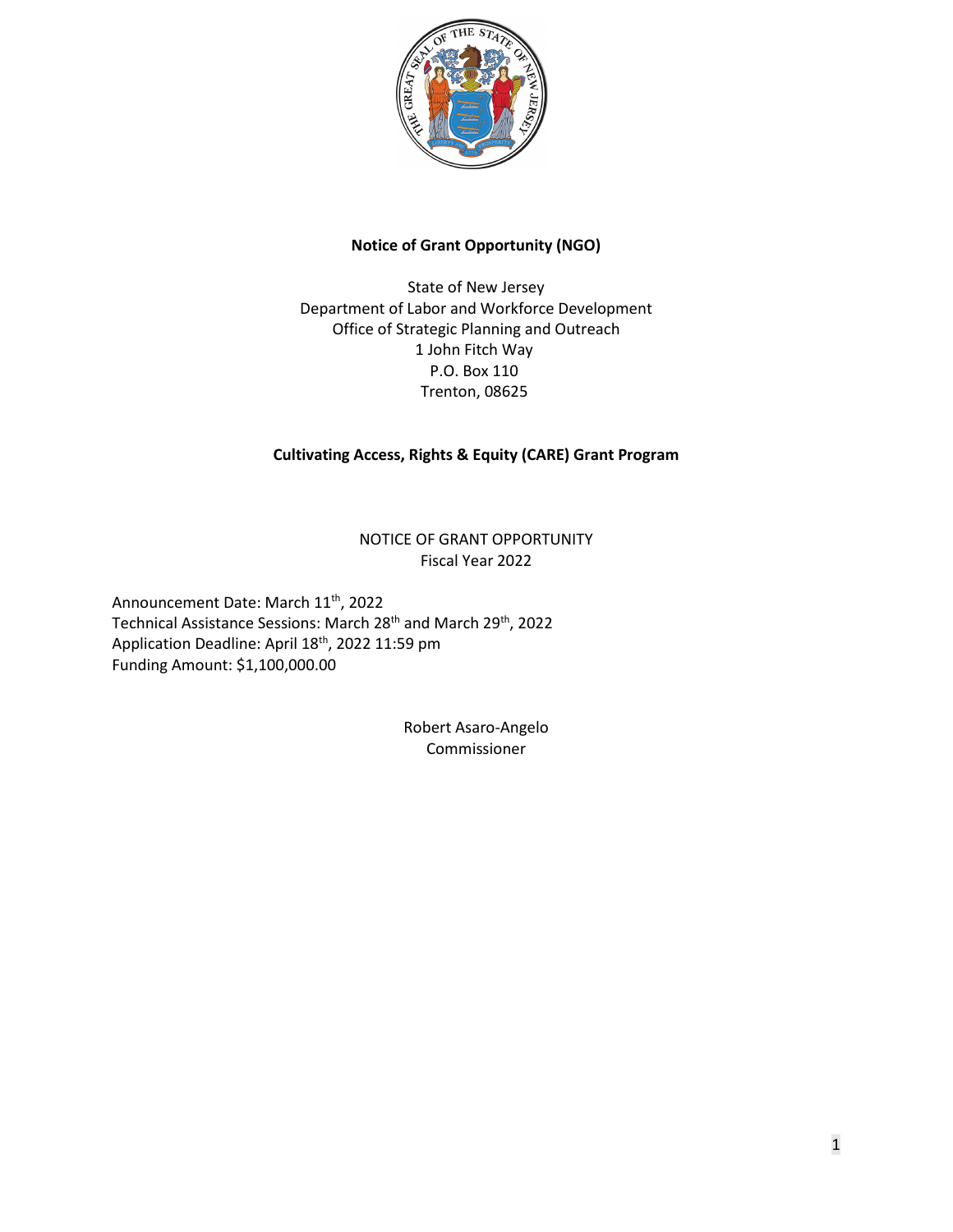NOTICE OF GRANT OPPORTUNITY: CARE GRANT PROGRAM Fiscal Year 2022

| <b>Table of Contents</b>                                                                |  |
|-----------------------------------------------------------------------------------------|--|
|                                                                                         |  |
| B. PURPOSE OF GRANT: BACKGROUND, OBJECTIVES, FOCUS POPULATIONS, & OUTCOMES3             |  |
|                                                                                         |  |
|                                                                                         |  |
|                                                                                         |  |
|                                                                                         |  |
|                                                                                         |  |
|                                                                                         |  |
|                                                                                         |  |
|                                                                                         |  |
|                                                                                         |  |
|                                                                                         |  |
| APPENDIX: BACKGROUND AND DEFINITIONS ON EARNED SICK LEAVE, PAID FAMILY & MEDICAL LEAVE, |  |
|                                                                                         |  |

Take notice that, in compliance with N.J.S.A. 52:14-34.4 et seq., the New Jersey Department of Labor and Workforce Development (hereinafter "the Department" or "NJDOL") regularly publishes on its website, https://nj.gov/labor/, all notices of fund availability pertaining to Federal or State grant funds which may be awarded by the Department. The Notice of Fund Availability may be found on the Department's website home page under the heading 'Research and Information' and the subheading, 'Grant Opportunities'.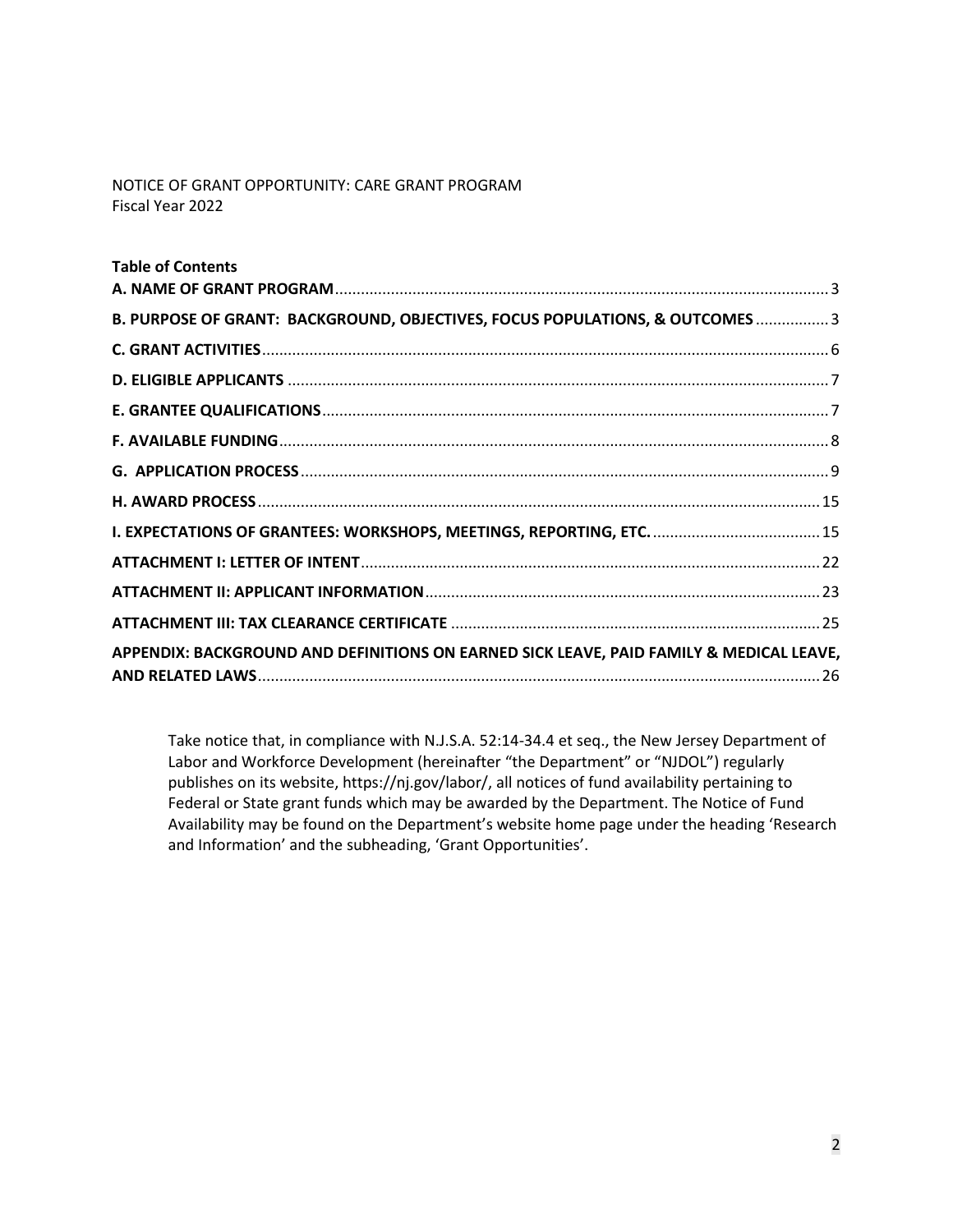# <span id="page-2-0"></span>**A. NAME OF GRANT PROGRAM**

The Cultivating Access, Rights & Equity (CARE) Grant Program

## <span id="page-2-1"></span>**B. PURPOSE OF GRANT: BACKGROUND, OBJECTIVES, FOCUS POPULATIONS, & OUTCOMES**

### **Background**

New Jersey workers are eligible for many benefits and protections that support their economic stability and help them care for themselves and their loved ones. These include the Earned Sick Leave Law, the Wage Theft Law, incremental minimum wage increases to \$15/hour, unemployment benefits, and expanded NJ Paid Family and Medical Leave benefits.

For many workers, including immigrants, refugees, low wage workers, youth workers, and those who lack job protection, barriers to accessing these benefits and protections exist. Additional disparities related to race/ethnicity, gender, and income can impact workers' awareness of and access to the benefits for which they are eligible.

NJDOL established the **'Cultivating Access, Rights & Equity (CARE) Grant Program'** (hereinafter referred to as the "Grant Program") to increase New Jersey workers' awareness of and equitable access to Earned Sick Leave and related work rights, and Paid Family and Medical Leave benefits. NJDOL issues this 'Notice of Grant Opportunity' (NGO) to establish relationships that facilitate outreach, education and technical assistance on these laws and programs.

The **New Jersey Earned Sick Leave Law (**[N.J.S.A. 34:11-56a\)](https://www.nj.gov/labor/wageandhour/tools-resources/laws/wageandhourlaws.shtml#11D-1), effective October 29, 2018, requires the NJ Department of Labor and Workforce Development (NJDOL) to develop and implement a multi-lingual outreach program [\(N.J.S.A. 34:11D-1\)](https://www.nj.gov/labor/wageandhour/tools-resources/laws/wageandhourlaws.shtml#11D-10). The right to Earned Sick Leave is part of a broader set of worker protections, including minimum wage and wage theft laws, which impact a worker's ability to take sick leave (See Appendix for [more background](#page-7-0) and definitions). For example, NJ Earned Sick Leave must be paid at a worker's normal rate of pay, which must meet the current minimum wage.

The New Jersey Temporary Disability Benefits Law (P.L.1948, c.110 (C.43:21-49)) [amended in](https://www.myleavebenefits.nj.gov/labor/myleavebenefits/assets/pdfs/Pamphlet_version_P.L.2019_c.37.pdf) February  $2019<sup>1</sup>$  $2019<sup>1</sup>$  $2019<sup>1</sup>$  $2019<sup>1</sup>$  mandates that the NJDOL allocate funds for educational outreach and the dissemination of information about the rights of employees regarding **Paid Family and Medical Leave benefits**, a.k.a. Temporary Disability and Family Leave Insurance.

# **Objectives**

The Grant Program seeks to establish collaborative relationships to:

- Increase New Jersey workers' knowledge and understanding of the rights provided by New Jersey's Earned Sick Leave law and related labor standards, and Paid Family and Medical Leave benefits, through methods that are community centered, culturally relevant and accessible, and language specific;
- Build capacity among community organizations, service providers, and county and local government agencies to provide labor standards and Paid Family and Medical Leave benefits information and support to a diverse range of workers;

<span id="page-2-2"></span><sup>1</sup> https://www.njleg.state.nj.us/2018/Bills/AL19/37\_.PDF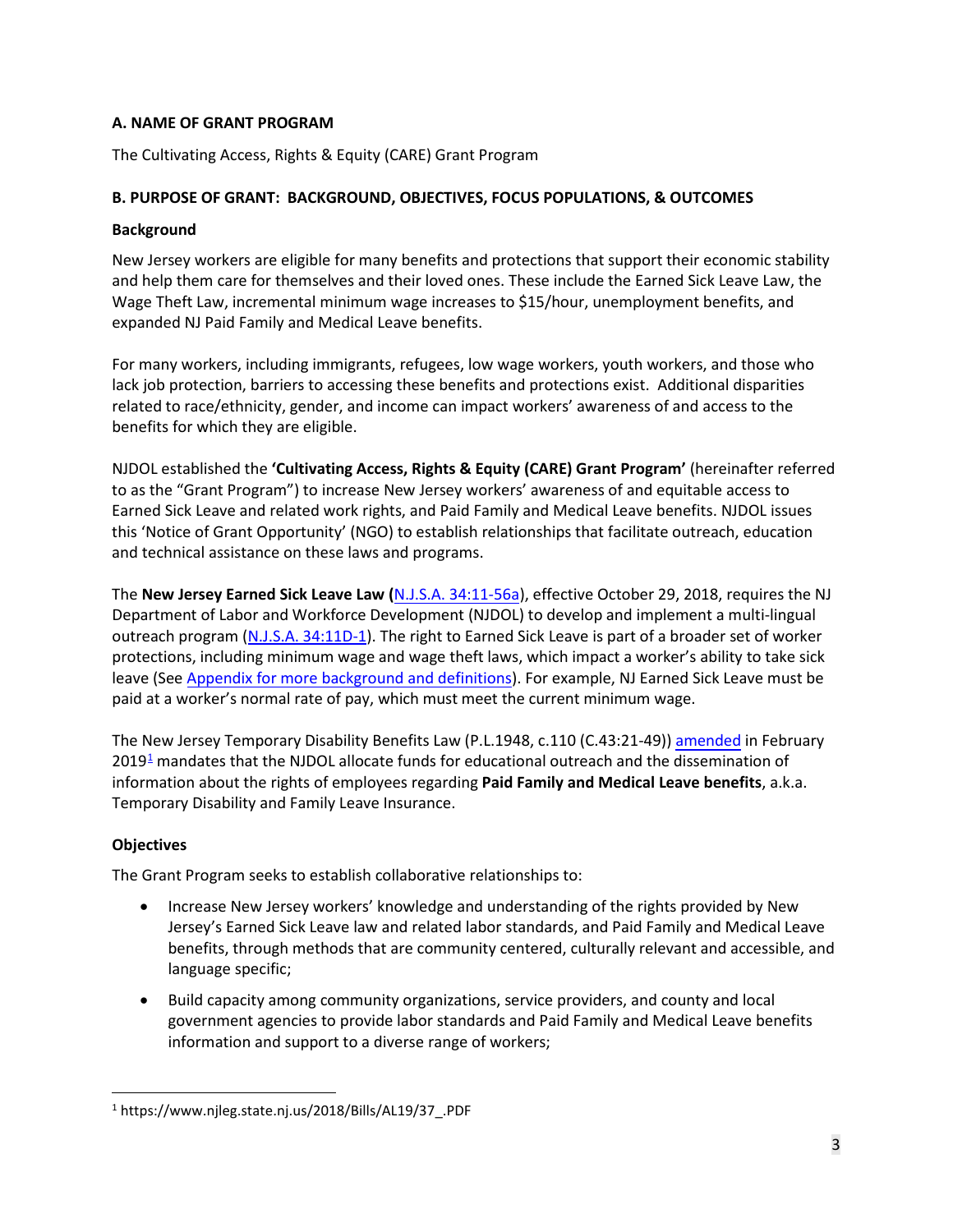- Expand New Jersey workers' exposure to resources that increase access to Paid Family and Medical Leave benefits for pregnancy, childbirth recovery, bonding with a new child, physical and/or mental illness or injury, including COVID-19, domestic and/or sexual violence, and/or caregiving for a loved one, including COVID-19-related caregiving;
- Develop effective outreach and educational materials on NJ Earned Sick Leave and Paid Family and Medical Leave;
- Make progress towards the distribution of NJDOL's written materials in English, Spanish and any language that is the primary language of 10 percent or more of the registered voters in the State to child care and elder care providers, domestic violence shelters, schools, hospitals, community health centers and other health care providers [\(N.J.S.A. 34:11D-10\)](https://www.nj.gov/labor/wageandhour/tools-resources/laws/wageandhourlaws.shtml#11D-10);
- Enhance collaboration between the NJDOL and the community organizations, service providers, and county and local government agencies that support New Jersey's workers;
- Expand New Jersey workers' access to resources that lead to enforcement, or other resolution, of labor standards violations; and
- Leverage the work of other state, county and local agencies to promote labor standards outreach and education.

The Grant Program was developed with an equity framework to:

- Promote open and transparent communication between the NJDOL and partner organizations about progress, best practices, barriers, and lessons learned resulting from the Grant Program;
- Engage communities most impacted by workers' rights violations and/or a lack of access to Paid Family and Medical Leave through culturally-anchored community spaces and language-specific and culturally-appropriate outreach and education;
- Support organizations and groups that are representative of and/or accountable to the communities most impacted by labor standards violations and/or a lack of access to Paid Family and Medical Leave, that have established or are developing feedback loops with impacted communities, and that are connected to a network of similar organizations and culturallyrelevant institutions and community service providers;
- Leverage outreach and education strategies likely to have the greatest impact on eliminating racial, social, economic, and gender inequities among workers, and encourage collaborative and creative approaches; and
- Establish community feedback loops in which the Department incorporates the perspectives of all workers when designing strategic outreach strategies and community partnerships.

# **Focus Populations**

To achieve equitable outcomes in access to Earned Sick Leave and other labor standards, and Paid Family and Medical Leave benefits, and to meet the mandates of the law, the Grant Program specifically focuses on outreach and education with the following populations and industries:

• Low wage (less than \$20/hour), part-time, underemployed (willing/able to work full-time but cannot get the hours and/or working two or more part-time jobs to make ends meet), and service-industry workers;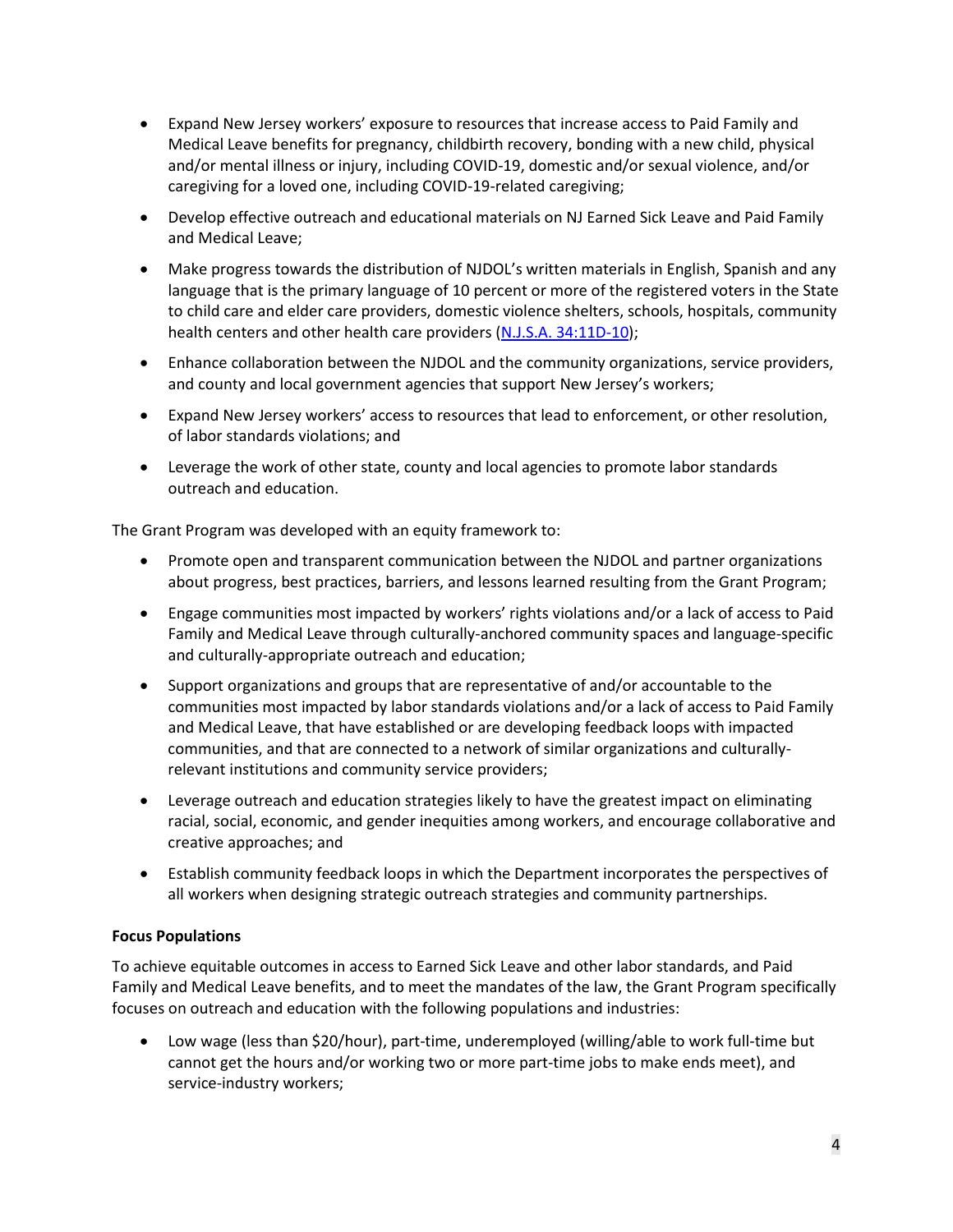- Female workers, Black, Latinx, Asian, Pacific Islander, and Native American workers, immigrant workers, refugee workers, LGBTQ+ workers, workers with disabilities, veteran workers, and youth workers (ages 16-24);
- Employees of child care and elder care providers; clients of domestic violence shelters; school communities; patients of hospitals, community health centers and other health care providers and their caregivers; persons under the care of health care providers [\(N.J.S.A. 34:11D-10\)](https://www.nj.gov/labor/wageandhour/tools-resources/laws/wageandhourlaws.shtml#11D-10);
- Parents, including birthing parents, non-birth parents, adoptive parents, and foster parents; family caregivers; and
- Low wage workers from focus industries who are disproportionately impacted by a [lack of](https://www.pewresearch.org/fact-tank/2020/03/12/as-coronavirus-spreads-which-u-s-workers-have-paid-sick-leave-and-which-dont/) [access to paid sick time,](https://www.pewresearch.org/fact-tank/2020/03/12/as-coronavirus-spreads-which-u-s-workers-have-paid-sick-leave-and-which-dont/)<sup>[2](#page-4-0)</sup> including but not limited to construction; food services and drinking places; health care; home health care; hotel and motel; manufacturing, transportation, and warehousing; personal and repair services; retail trade; security, building, and grounds services; janitorial services; agriculture; social assistance and child care; and employees of small businesses (under 50 employees).

## **Outcomes**

Grantees are expected to describe what meaningful outreach, education, and technical assistance/support means in their communities and connect this to programmatic outcomes. NJDOL expects grantees to have outcomes which may include, but are not limited to the following:

- Workers have received educational materials created in conjunction with and approved by the NJDOL;
- Workers have been made aware of their Earned Sick Leave and related work rights, and/or eligibility for Paid Family and Medical Leave benefits, with methods that are community-based, language-specific, and/or otherwise accessible;
- Workers have taken meaningful action regarding their Earned Sick Leave and related work rights, and their eligibility for Paid Family and Medical Leave benefits;
- Service providers have increased their knowledge of Earned Sick Leave and related work rights, and/or eligibility for Paid Family and Medical Leave benefits, and have integrated this education into their practice;
- The NJDOL gains a better understanding of the challenges and problems that workers face in accessing their rights and benefits, to inform future outreach and enforcement strategies, and program operations.

Specific benchmarks for outcomes will be determined based on the grantee's work plan and outreach strategies. Within the first month of being awarded grant funds, NJDOL will work with grantees to determine ambitious yet realistic benchmarks by which to measure the success of their outreach strategies. Grantees will be asked to report quarterly on the status of reaching their benchmarks. Grantees who need to adjust their benchmarks must do so through an approved modification process.

<span id="page-4-0"></span><sup>2</sup> https://www.pewresearch.org/fact-tank/2020/03/12/as-coronavirus-spreads-which-u-s-workers-have-paid-sickleave-and-which-dont/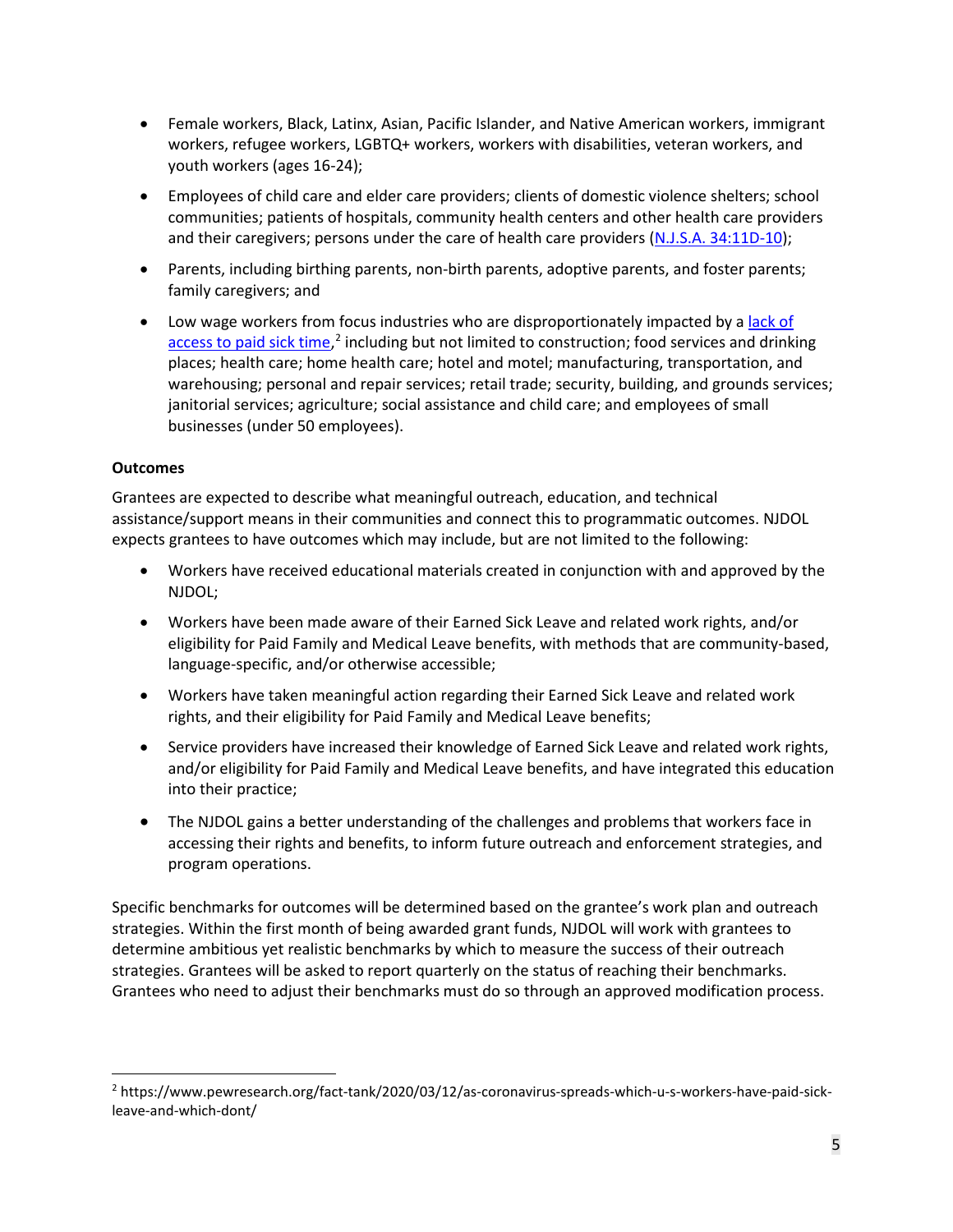# <span id="page-5-0"></span>**C. GRANT ACTIVITIES**

Applicants can achieve desired outreach, education and technical assistance outcomes through a variety of activities. Please note, applicants may apply for funding to cover outreach/education and technical assistance and support for either (1) Earned Sick Leave and related work rights; (2) Temporary Disability Insurance (paid medical leave benefits); (3) Family Leave Insurance (paid family leave benefits); or a combination thereof. Grantees who receive funding for multiple programs must differentiate which activities are funded by each program.

Outreach and education activities can range from providing information, where a worker is made aware of their rights and benefits, to intake and referrals\*, where a worker is made aware of their options for filing a complaint or given assistance to apply for benefits with the NJDOL. Proposals can include, but are not limited to, any combination of the following types of activities:

Provide information indirectly:

- Develop social media campaigns and share social media posts
- Collaborate with NJDOL and other grantees on educational materials
- Work with NJDOL to have materials translated into relevant languages

Provide information directly:

- Share resources directly to community members online or in-person
- Host in-person events and webinars
- Coordinate door-knocking events
- Collaborate with community centers to distribute information
- Share information at community meetings or events, or through other mechanisms

Technical assistance:

- Counsel individual workers on Paid Family and Medical Leave benefits
- Counsel individual workers on their right to Earned Sick Leave and related work rights
- Train community groups and social service agencies on Paid Family and Medical Leave benefits, Earned Sick Leave and related work rights

Intakes and complaint/application support:

- Listen to workers' grievances and offer guidance on how to resolve them
- Help a worker apply for Paid Family and Medical Leave benefits

\*Please note, organizations cannot utilize funds from this grant to file a complaint with NJDOL on behalf of a worker(s), represent a worker(s) in NJDOL wage collection proceedings, and/or represent the worker(s) in any related NJDOL enforcement activities. 1

Other activities:

• In collaboration with the NJDOL, develop and test outreach materials with community members **(must be included in work plan)**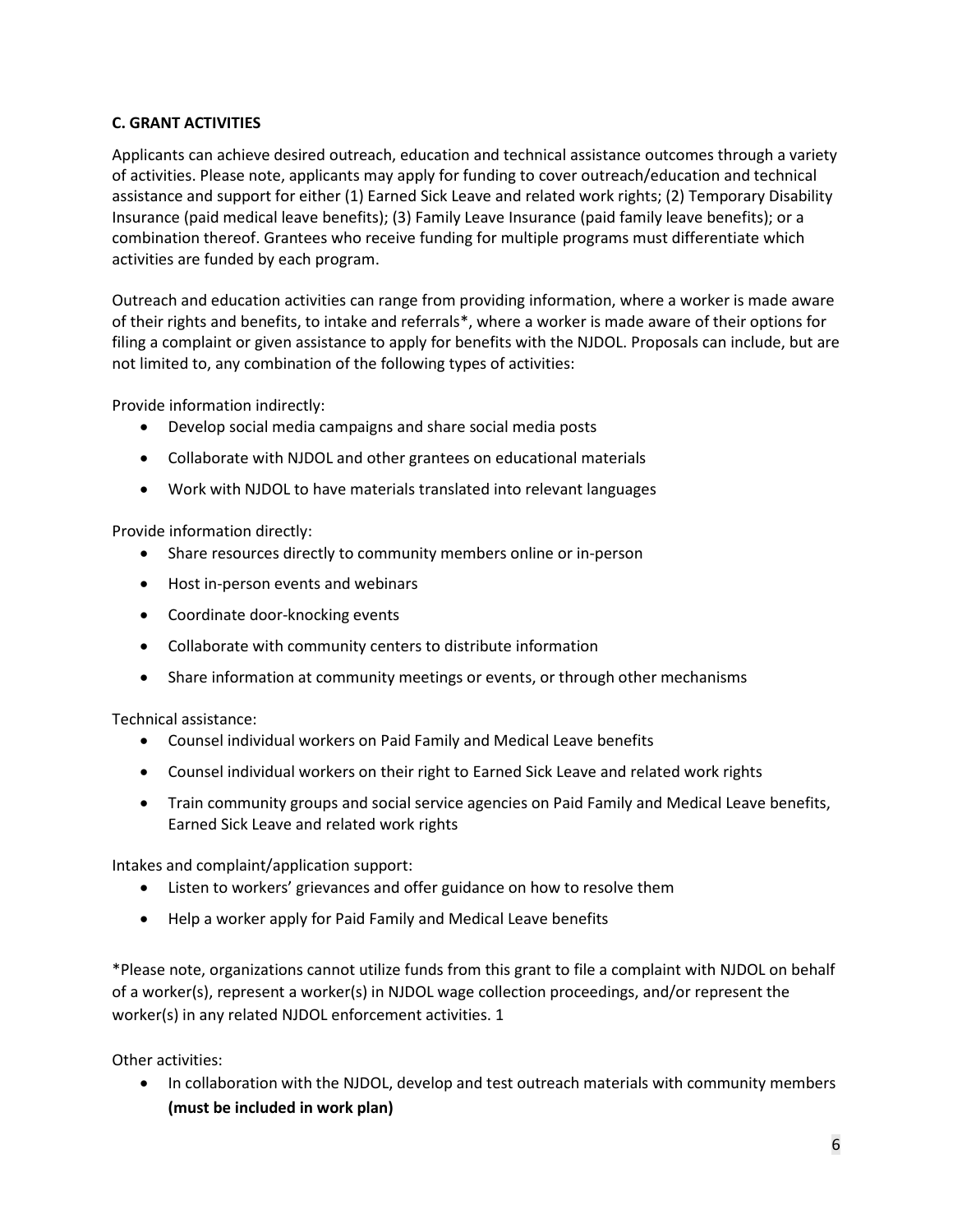- Hire and compensate staff who work on grant activities
- Social media advertising costs
- Printing of outreach materials
- Purchase office supplies related to the grant
- Travel expenses directly related to the grant including for meetings, community events, and conferences
- Tracking grant activities and developing reports for quarterly meetings (**must be included in work plan**, se[e Section I: Expectations of Grantees\)](#page-14-1)

# <span id="page-6-0"></span>**D. ELIGIBLE APPLICANTS**

The Grant Program is seeking proposals from eligible entities who demonstrate capacity, experience, and a history of success providing outreach, education, technical assistance and/or support, including community-based organizations, service providers, worker centers, unions, legal services organizations, faith-based organizations, and county and local government agencies.

In soliciting proposals, NJDOL shall not discriminate against any person or organization submitting a proposal pursuant to this grant because of ethnicity, color, creed, religion, gender, sexual orientation, age disability, national origin or other basis prohibited by law.

This grant is open to the following:

- Municipal Government entities
- County Government entities
- State Government entities
- State Recognized Tribal Governments with 501(c)(3) Status
- Public or Private Non-profit Organizations
- Faith-Based Organizations

Applicants may apply as an individual organization or as a collaborative with a lead agency.

For-profit and out-of-state organizations are not eligible for funding under this Notice of Grant Opportunity (NGO).

# <span id="page-6-1"></span>**E. GRANTEE QUALIFICATIONS**

NJDOL seeks proposals from organizations with experience, demonstrated capacity and history of success in two or more of the below areas:

• Conducting outreach and education to one or more focus populations (See [Section B: Focus](#page-2-1) Populations) who are among the [least likely to have had paid sick time](https://iwpr.org/iwpr-publications/briefing-paper/paid-sick-days-access-and-usage-rates-vary-by-race-ethnicity-occupation-and-earnings/)<sup>[3](#page-6-2)</sup> prior to NJ's Earned Sick

<span id="page-6-2"></span> <sup>3</sup> https://iwpr.org/iwpr-publications/briefing-paper/paid-sick-days-access-and-usage-rates-vary-by-race-ethnicityoccupation-and-earnings/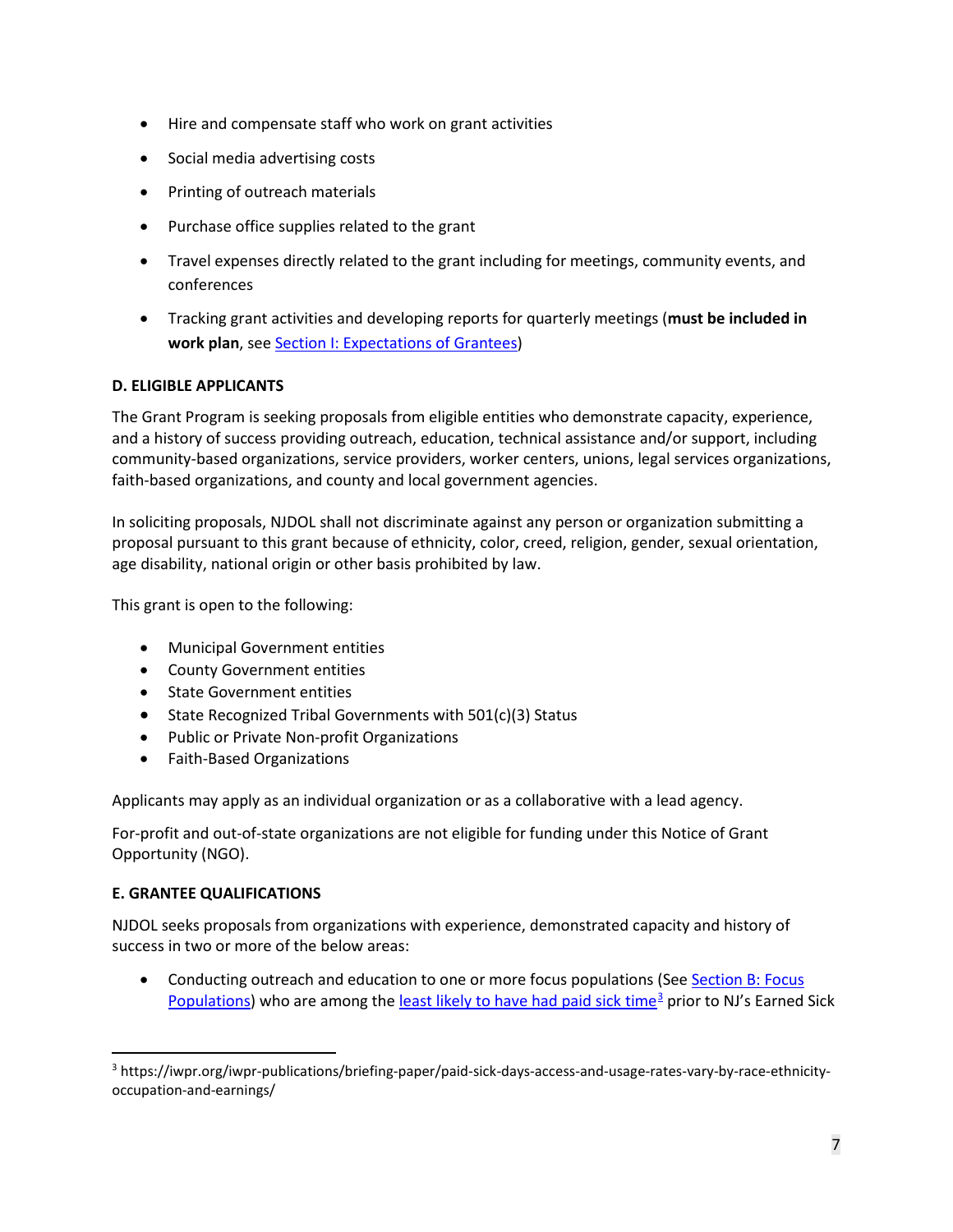Leave Law; [most likely to face violations of their labor rights](https://www.nelp.org/wp-content/uploads/2015/03/WinningWageJusticeSummaryofResearchonWageTheft.pdf)<sup>[4](#page-7-1)</sup>; or lack access to Paid Family and Medical Leave.

- Translating and providing workers' rights information to workers in culturally appropriate, language-specific, and otherwise accessible formats and languages.
- Providing technical assistance, such as workers' rights counseling, social services, referral, and/or complaint resolution services to worker communities.
- Assisting NJDOL with identifying or interviewing workers or other activities that support NJDOL investigations and enforcement.
- Serving as a trusted and respected organization in the community, with established or developing feedback loops for understanding community priorities and needs.
- Conducting outreach and education to networks of professionals serving worker communities that face barriers, such as social workers, health care professionals, patient advocates, victim/survivor advocates, community health workers, doulas, and community organizers.
- Translating and providing workers with Paid Family and Medical Leave, workers' rights, or related information such as health, wellness, or caregiving resources in culturally appropriate, language-specific, and otherwise accessible formats and languages.

*Qualifications Specific to Collaborative Applicants (2 or more organizations):*

NJDOL seeks collaborative applicants that have:

- Demonstrated a shared vision and goals for collaboration.
- A lead organization with the capacity to fulfill the reporting requirements of the grant, the infrastructure to disperse funds, and the ability to provide support to the partner organizations as necessary.
- A clear work plan for how the collaborative will meet its goals, and a process for how it will operate.

# <span id="page-7-0"></span>**F. AVAILABLE FUNDING**

The total amount of funding available for the Grant Program is \$1.1 million for the current fiscal year; \$500,000 for NJ Earned Sick Leave funded by the State Disability Benefits Fund (SDBF), \$300,000 for Temporary Disability Insurance funded by the SDBF, and \$300,000 for Family Leave Insurance funded by the Family Leave Insurance Account within the SDBF. The total amount available is contingent upon the availability of funds. The length of the grant contract period is 12 months, unless otherwise extended or reduced at the discretion of NJDOL. NJDOL reserves the right to negotiate the grant award upon award selection. The payment structure for all contracts will be cost reimbursement.

Award amounts will vary based on the quality of proposals, with average awards from the base minimum of \$50,000 up to \$150,000. NJDOL will consider applications above the award range that provide strong capacity, experience, justification and collaborative partnerships. NJDOL will also consider applications below the award range when appropriate.

<span id="page-7-1"></span> <sup>4</sup> https://www.nelp.org/wp-content/uploads/2015/03/WinningWageJusticeSummaryofResearchonWageTheft.pdf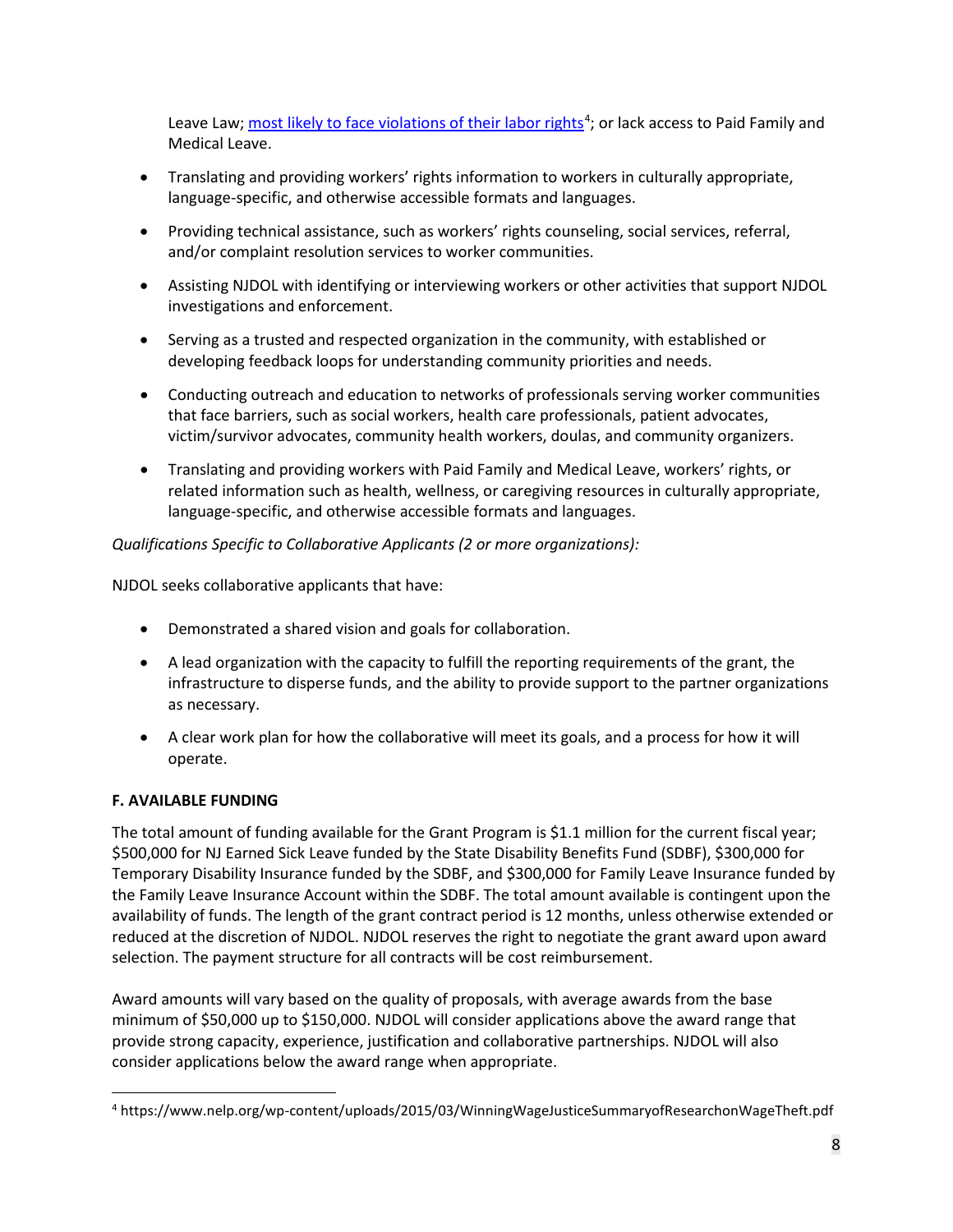Program budgets submitted as part of the grant proposal are not deemed final until contract execution. Funds expended in this project shall be those as stated in the agreement for the purposes and functions outlined, unless changed by an approved modification. The grantee shall be entitled only to reimbursement for actual expenditures during the agreement period or during an approved extension agreed upon by the grantee and NJDOL, and only in the amount specified in the agreement.

NJDOL reserves the right to rescind any unspent funds.

# <span id="page-8-0"></span>**G. APPLICATION PROCESS**

Successful proposals must be responsive to the grant requirements and meet all technical capacity and fiscal viability requirements as described.

*For collaboratives, only the lead organization should submit components unless specified otherwise.*

### **Application Checklist**

- □ Technical Assistance Session (virtual): choose one of two dates; March  $28^{th}$ , 2022, 5:30 pm -7:00 pm or March 29<sup>th</sup>, 2022, 10:00 am - 11:30 am (pre-register at ni.gov/labor/grants by March 28<sup>th,</sup> 2022, 12:00pm). Applicants and collaborative partners are strongly encouraged to attend.
- D Letter of Intent (optional): [Attachment I](#page-21-0) emailed to [CAREgrant@dol.nj.gov](mailto:CAREgrant@dol.nj.gov) (submit by April 1st, 2022, 11:59 pm)
- If applicable, submit questions about the grant to [CAREgrant@dol.nj.gov](mailto:CAREgrant@dol.nj.gov) by April 1<sup>st</sup>, 2022, 11:59 pm
- $\Box$  Register with the New Jersey Department of the Treasury online at: [www.njstart.gov](http://www.njstart.gov/) (See [Attachment III\)](#page-23-0)
- $\Box$  Submit Application to CAREgrant@dol.nj.gov, including:
	- Applicant Information
	- Work Plan
	- $\Box$  Organizational Commitment and Capacity
	- Grant Application Questions
	- □ Budget Detail
	- $\Box$  For collaborative applications only, Commitment from Partner(s)\*
	- $\Box$  Required Tax Clearance Certificate Letter(s)
	- $\Box$  Standard Assurances and Certifications and General Provisions
		- **\*** Applies to every partner organization in a collaborative

### **Attend Technical Assistance Session:**

NJDOL will provide two virtual Technical Assistance (TA) Sessions for applicants *in English only*. Applicants' Executive Directors (or equivalent) and/or Fiscal Officers **are strongly encouraged to attend** one of the technical assistance sessions. For collaborative efforts, each partner included in the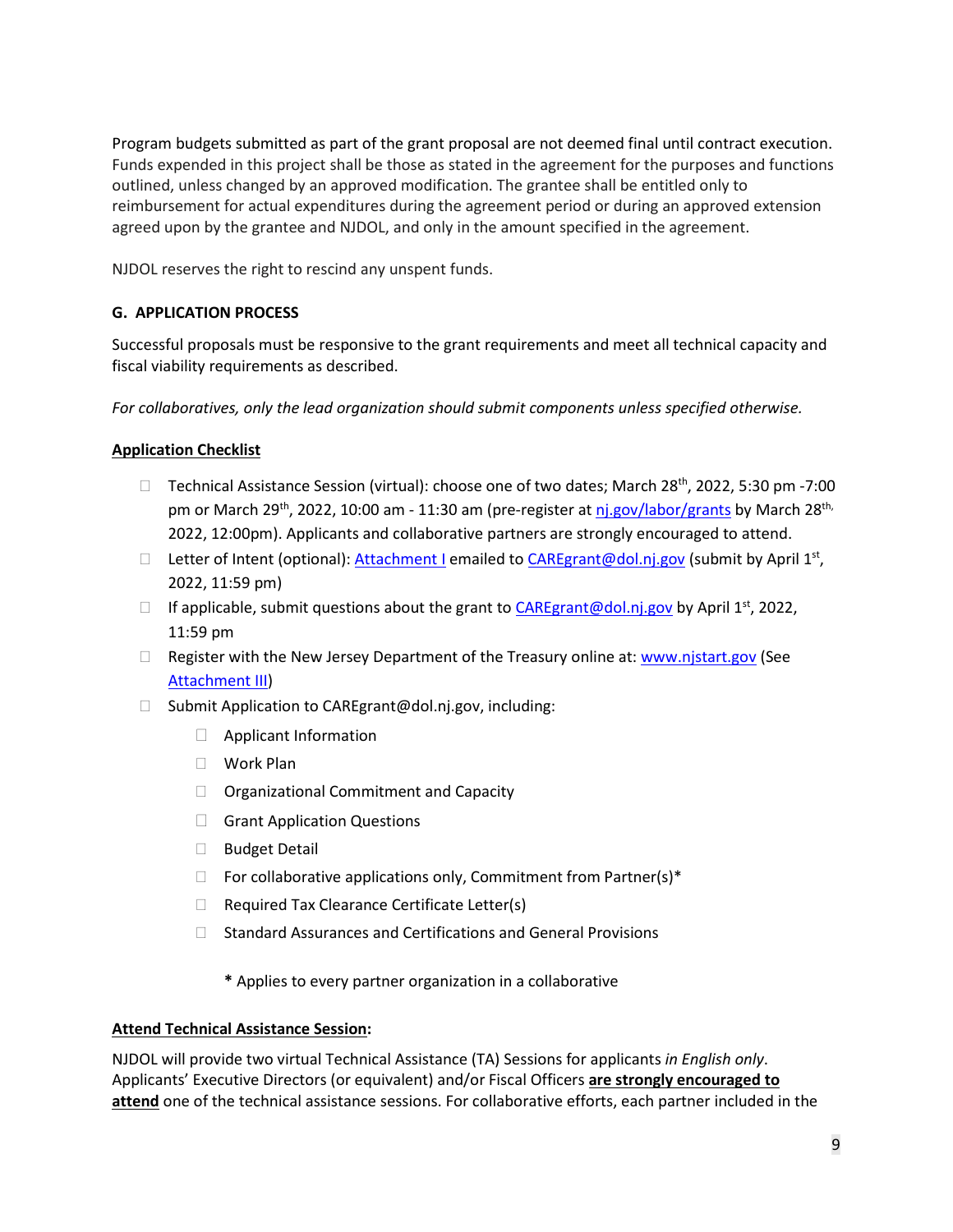application are strongly encouraged to send a representative who will facilitate the grant to a TA session. The TA sessions will:

- Review the guidelines regarding the purpose/goals of the Grant Program.
- Provide introduction and general guidance on completing the NJDOL grant application.
- Provide a brief overview of Earned Sick Leave and Paid Family and Medical Leave.

Technical Assistance Session #1 Date: *March 28th, 2022, 5:30 pm-7:00 pm* Technical Assistance Session #2 Date: *March 29th, 2022, 10:00 am-11:30 am*

**Pre-register for the TA Session** by March 28th, 2022, 12:00pm at [nj.gov/labor/grants.](https://www.nj.gov/labor/research-info/grants.shtml)

### **Submit Letter of Intent:**

Applicants who choose to submit a "Letter of Intent to Submit Proposal" (LOI) t[o CAREgrant@dol.nj.gov](mailto:CAREgrant@dol.nj.gov) must do so by April  $1^{st}$ , 2022, 11:59 pm (Se[e Attachment I](#page-21-0) for sample format). For collaboratives, only one letter of intent from the lead organization that lists the partners is necessary. Please use the email subject header, "LOI CARE GRANT PROGRAM." This notification allows NJDOL to allocate sufficient resources for the panel to carefully review each grant proposal.

## **Questions/Application Assistance:**

Questions regarding the application process will be collected by NJDOL via email and at the virtual TA sessions. The deadline to submit questions is April  $1<sup>st</sup>$ , 11:59 pm. Please submit questions on the TA session/application to [CAREgrant@dol.nj.gov](mailto:CAREgrant@dol.nj.gov) with the subject line "Questions." Questions and answers are anticipated to be published at [nj.gov/labor/grants](https://www.nj.gov/labor/research-info/grants.shtml) by April 6<sup>th</sup>.

# **Explanation of Application Components:**

To ensure consistency and fairness of evaluation, NJDOL requires that each applicant seeking funding under this grant program submit an application that includes, at a minimum, the components listed below. All components in the proposal should be consolidated into one document in the order listed if possible. All components should add up to **no more than 25 pages**. It is important to note that omitting required documentation may disqualify the application from consideration for funding.

Applicants shall email all the following components of their proposal t[o CAREgrant@dol.nj.gov.](mailto:CAREgrant@dol.nj.gov) We reserve the right to ask for additional information or clarification on any component of this application. A description of each component is as follows:

- 1. **Tax Clearance Certificate –** Public law 2007, C.101 requires that as a precondition to the award a business assistance or incentive or as a component of the application for business assistance or incentive, a person or business seeking a grant, loan, loan guarantee, or other monetary or financial benefit from a department or agency of state government shall obtain a Tax Clearance Certificate from the director of the New Jersey Division of Taxation **prior to the issuance of the grant**. See [Attachment III](#page-23-0) for more information.
- 2. *For collaboratives only,* **Letters of Commitment from Partners** If the application is for a collaborative, a letter of commitment from each of the organizational partners is required. The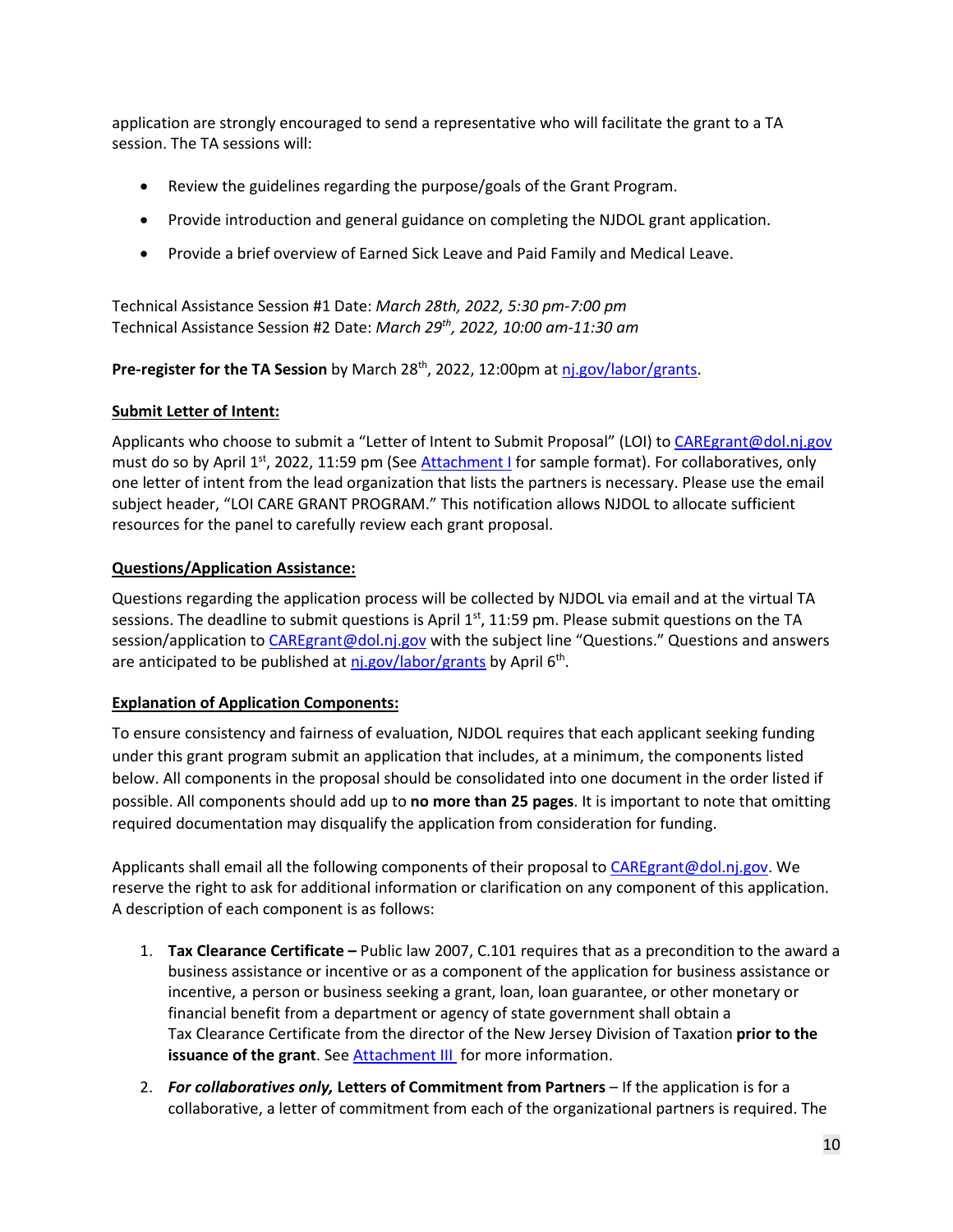letter(s) should indicate the lead organization, the collaborative's vision and an overview of the partner organization's goals and activities. If the contract is awarded, collaboratives will be required to submit a formal Memorandum of Understanding between the parties.

- 3. **Applicant Information** Submit general information about the organization and person submitting the application [\(Attachment II\)](#page-22-0). The Executive Director (or equivalent) must electronically sign and date the form*. For organizations that are applying as a collaborative, please list Applicant Information for each organization in the collaborative*.
- 4. **Application Questions** Applicants are required to answer the following questions. *Organizations that are applying as a collaborative should submit only one response.*

# **Part I. Please describe your organization or collaborative, your education/outreach and technical assistance/support experience, and connection to the focus populations/communities.**

- A. Please describe your organization's mission, programs, and focus communities/industries, and counties served. For a collaborative, describe for each organization.
- B. What is your organization or collaborative's history with and connection to the focus communities? What kinds of community feedback loops does your organization or collaborative employ, or plan to employ, to understand what issues matter in the community or communities you serve (i.e., methods to regularly listen to and reflect with impacted individuals, integrate those perspectives into the organization's work, and share back how the information was used)? How does your organization/collaborative use racial and social equity frameworks in internal and external practices and approaches to its work?
- C. Describe methods your organization or collaborative uses to successfully engage and educate the focus populations/communities (see [page 4](#page-2-1) for a list of focus populations/communities) on important technical information. This could include outreach on labor standards, housing rights, immigration, social services, etc. Describe your organization's or collaborative's experience in providing, or intention to provide, culturally specific and language specific services, including translation and interpretation.
- D. *If your application includes technical assistance/support*, how does your organization or collaborative support workers and conduct intakes?

# **Part II. Please share your perspective on the focus populations you serve, the problems you see, and the strategies you think will bring solutions.**

- A. What do you see as challenges to workers in the communities you serve? What approaches do you see as necessary to addressing those challenges?
- B. Describe your creative and innovative methods that will:
	- i. make an impact on awareness/knowledge of Earned Sick Leave and related work rights and/or NJ Paid Family and Medical Leave; and
	- ii. *if applicable,* provide individual workers with technical assistance and counseling to help them understand their Earned Sick leave and related work rights; and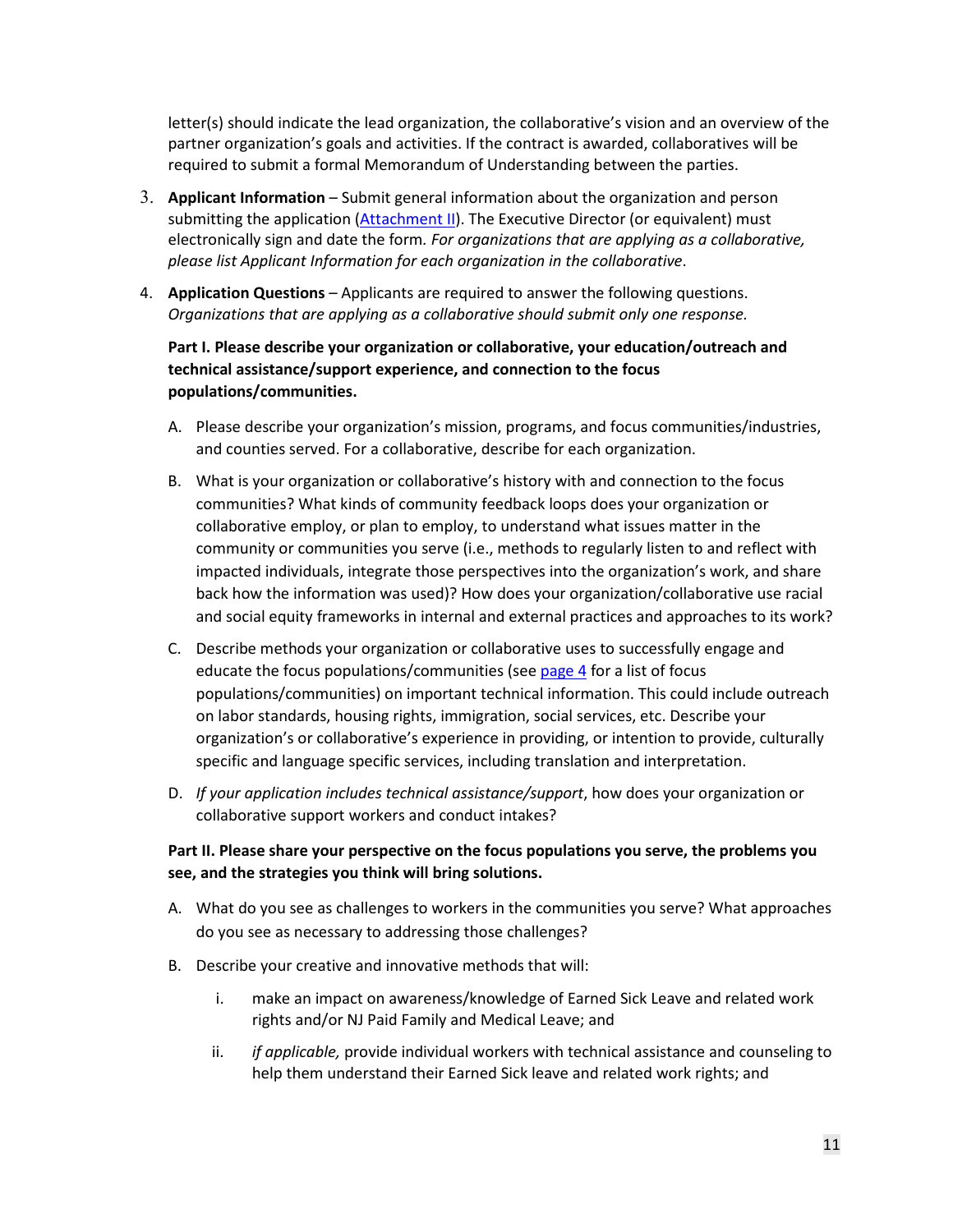iii. *if applicable,* provide access to technical assistance, complaint resolution and/or Temporary Disability and Family Leave Insurance benefits

Include how you've adapted these strategies during the COVID-19 pandemic.

- C. How will the organization incorporate this work into current programs? What practices will the organization engage in to sustain outreach on these laws/programs, after the end of the grant cycle?
- D. What goals or changes do you hope to achieve in worker communities after one year of engaging and supporting workers through this Grant Program? How does your work plan support this vision?
- E. *If you are applying as a collaborative*, please explain why you want to work together as group, what brings you to work together (i.e. all organizations serve workers in low-income housing), and what kind of history of collaboration exists among your organizations? What structures exist or will you set up to be accountable to each other in this work? (i.e., all organizations will meet monthly to discuss challenges and successes). Describe the intended role of each organization and the projected amount of financing each partner would receive.

## **Part III. Please share about your long-term vision for collaborating with NJDOL.**

- A. How would your organization/collective collaborate with the NJDOL? What would be important in a partnership with NJDOL in order to make a meaningful impact in your community/communities?
- B. What possible challenges do you foresee in collaborating with NJDOL and what strategies or practices could mitigate them?
- C. How will NJDOL funding and partnership build capacity for your organization or collaborative to do this work? What commitments do you have to sustain this work long term?
- D. How would your organization or collaborative align efforts with other state or local agencies, and/or organizations? Describe strategies to leverage relationships and partnerships within and across communities and public agencies to facilitate outreach, education, technical assistance, and complaint resolution.
- E. *If your organization receives funding from other NJDOL or other State of NJ agency initiatives:* Describe, if relevant, how the work proposed will align with or complement your organization's other NJDOL-funded activities*.*

# **Part IV. Optional Question**

A. Is there anything else you would like to share with us that these questions did not cover and will help NJDOL understand your organization or collaborative better? *Not answering this question will not impact your application's score.*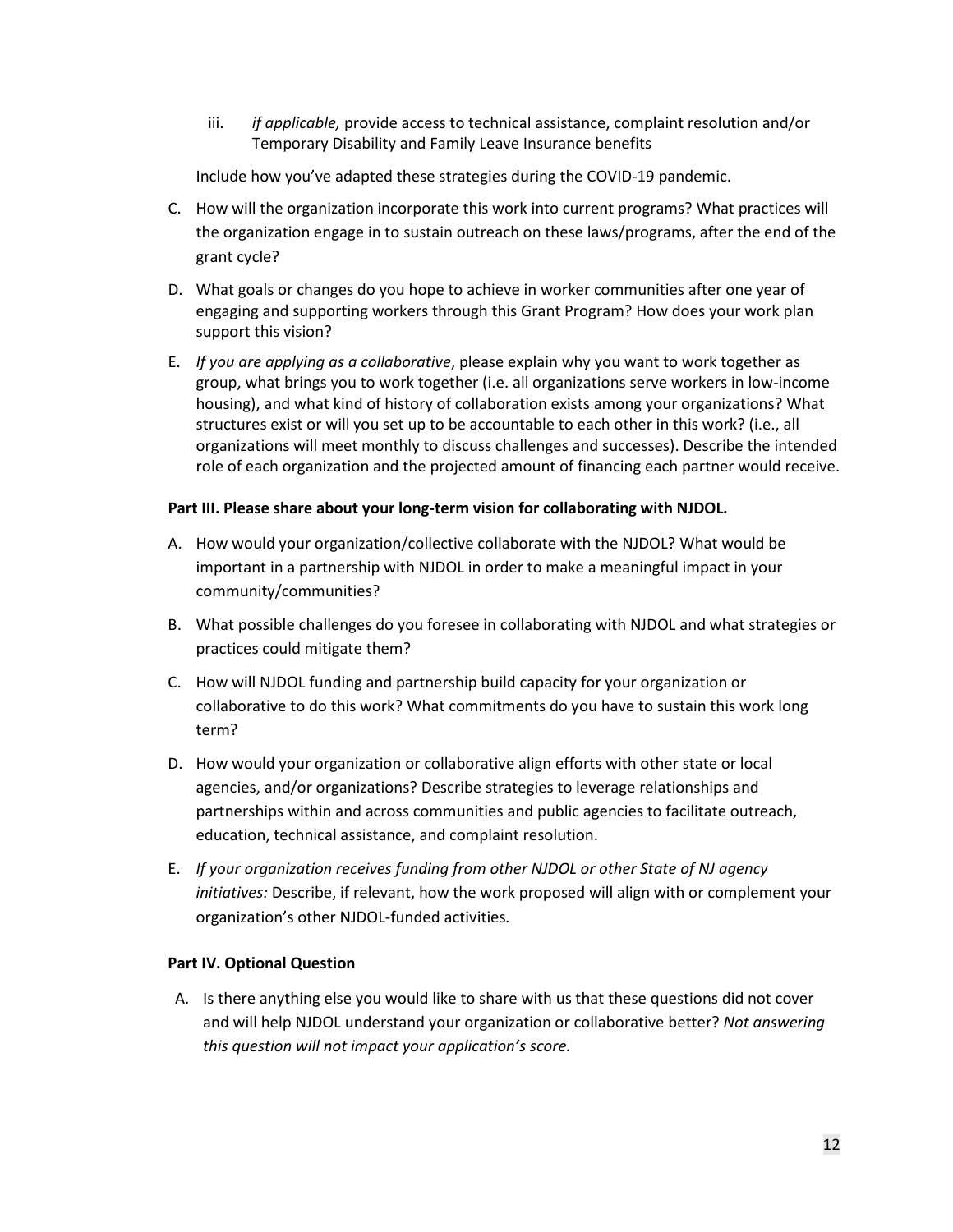- 5. **Work Plan** This section should explain how the proposed activities will be implemented and the timeline. Describe the program design/plan, your plan for data collection & reporting, and associated budget.
	- A. Overall program design: Provide a work plan with a timeline and an outline of proposed activities, including outreach, trainings/workshops, intakes, case resolution, collaboration and other activities planned, as relevant.
	- B. Please see ["I: Expectations of Grantees"](#page-14-1) for information on outreach material development and reporting responsibilities, and incorporate as appropriate into work plan.
	- C. Identify the specific timeframe for the actions and activities in proposals, including projected activities per quarter. If selected, NJDOL will work with the grantee to adjust projections as necessary over the term of the contract and/or as new or different work gets added to the plan.
	- D. Anticipated number of workers/community members to be informed/served by year, and by quarter.
	- E. Anticipated impact(s) of your proposal, including qualitative and quantitative metrics to measure those impacts.

*For collaboratives,* only one work plan is required but please ensure it includes the specific plans (A-D below) for each *organization*, as well as a description of how organizations will work together, and any activities that span multiple organizations. Describe the mechanisms by which coordination between partners will be achieved and a description of how the lead organization will provide support to the partner organizations as necessary.

- 6. **Organizational Commitment and Capacity** Applicants need to describe the organizational support that exists for implementing the proposed project. *If applying as a collaborative, please provide information for each organization in the collaborative.*
	- A. Please include charts of staff names, titles, duties/responsibilities and allocation of time related to this grant. *If you anticipate hiring staff if awarded funds, but have not yet, you can leave their name as "TBD."*
	- B. Describe your organization's methods for tracking and reporting on outreach and education efforts, trainings/technical assistance provided, intakes and/or referrals, complaint resolution, client demographic information, and project outcomes. Demonstrate the ability to complete all required monthly and quarterly reports and requests for information in accordance with protocol and timelines established by NJDOL. Describe resources allocated to these tasks.
	- C. If applicable, please describe challenges and best practices you have on collecting data and reporting this information when working with the focus communities.
	- D. *For a collaborative,* please describe the lead organization's capacity and/or experience to disperse funds to partner organizations and manage compliance and reporting for the entire collaborative.
- 7. **Budget Detail**  *If applying as a collaborative, please submit one Budget Detail per organization.*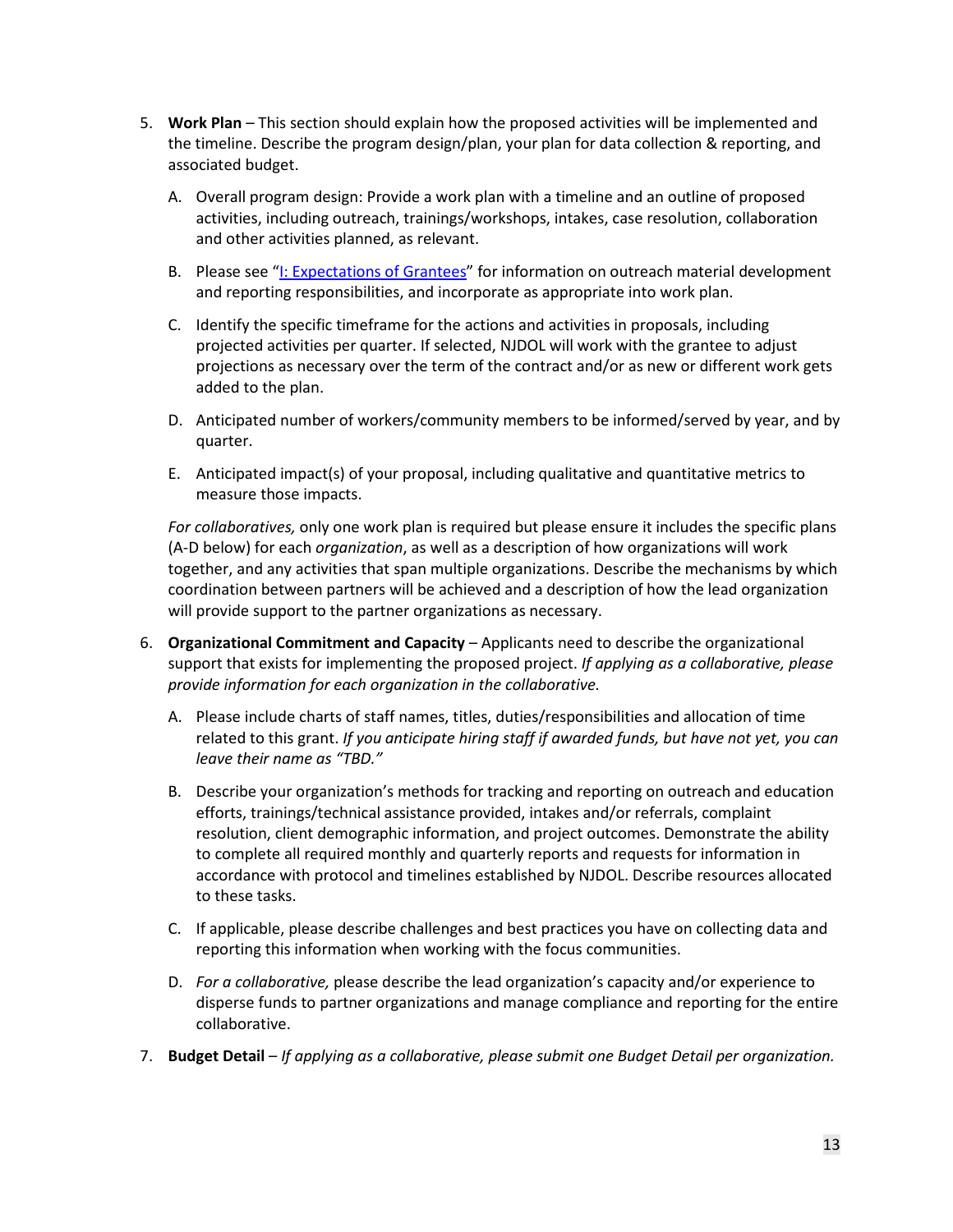- A. Applicants must submit a Budget Detail reflecting how program funds will be expended. All amounts reported on the budget detail must be fully supported by information provided in the "cost explanation" column of the budget detail. Applicants must demonstrate all costs and justifications for all aspects of the budget.
- B. For the Budget Detail, you will be asked to input costs into an Excel spreadsheet template. Retrieve a fillable version of the spreadsheet a[t nj.gov/labor/grants.](https://www.nj.gov/labor/research-info/grants.shtml)
- C. Separate budgets sheets must be submitted to differentiate which funding source will be used for NJ Earned Sick Leave, Temporary Disability Insurance and Family Leave Insurance". Budgets must also distinguish between direct and administrative costs.<sup>[5](#page-13-0)</sup>
- D. Please see ["I: Expectations of Grantees"](#page-14-1) for information on outreach material development and reporting responsibilities, and incorporate as appropriate into your budget.
- E. Applicants will be asked to explain each cost within the spreadsheet in the "cost explanation" column. Budgets will be reviewed using the State of New Jersey policies and regulation guidelines.

**Note:** Only 10% of grant funds may be used for administrative/indirect service purposes. Administrative personnel are staff working in a supporting role (i.e., reporting, accounts payable) and not directly working with program initiatives.

8. **Standard Assurances and Certifications and General Provisions – these are standard across all NJDOL grants.** By submitting the application, the applicant implicitly agrees to the terms and conditions as outlined in the ["Standard Assurances and Certifications](https://nj.gov/labor/assets/PDFs/Grants/StandardAssurancesandCertificationsandGeneralProvisionsFederalFundedPrograms_revised.pdf) and General Provisions".

# **Application Timeline:**

The FY22 Grant Summary Schedule for submission of completed applications is anticipated as follows:

| <b>SUMMARY OF CARE GRANT TIMELINE (Dates Subject to Change)</b>                                                      |                                                                                                                                                                                                                |  |  |
|----------------------------------------------------------------------------------------------------------------------|----------------------------------------------------------------------------------------------------------------------------------------------------------------------------------------------------------------|--|--|
| March 11 <sup>th</sup> , 2022                                                                                        | NJDOL publishes Notice of Grant Opportunity (NGO)                                                                                                                                                              |  |  |
| March 28 <sup>th</sup> , 2022,<br>5:30 pm -7:00 pm<br>and March 29 <sup>st</sup> ,<br>2022, 10:00 am -<br>$11:30$ am | Virtual Technical Assistance (TA) Sessions. Applicants are strongly<br>encouraged to attend one; for a collaborative, a representative from<br>each partner organization is strongly encouraged to attend one. |  |  |
| April 1st, 2022                                                                                                      | Letter of Intent due (optional)                                                                                                                                                                                |  |  |

<span id="page-13-0"></span><sup>&</sup>lt;sup>5</sup> Direct costs include any staff or services directly related to the grant program objectives (i.e., program managers, translators, compensation gift cards, etc.). Administrative costs are those dedicated towards administration of the grant (i.e., reporting staff, secretarial staff, legal staff, copy machines, etc.).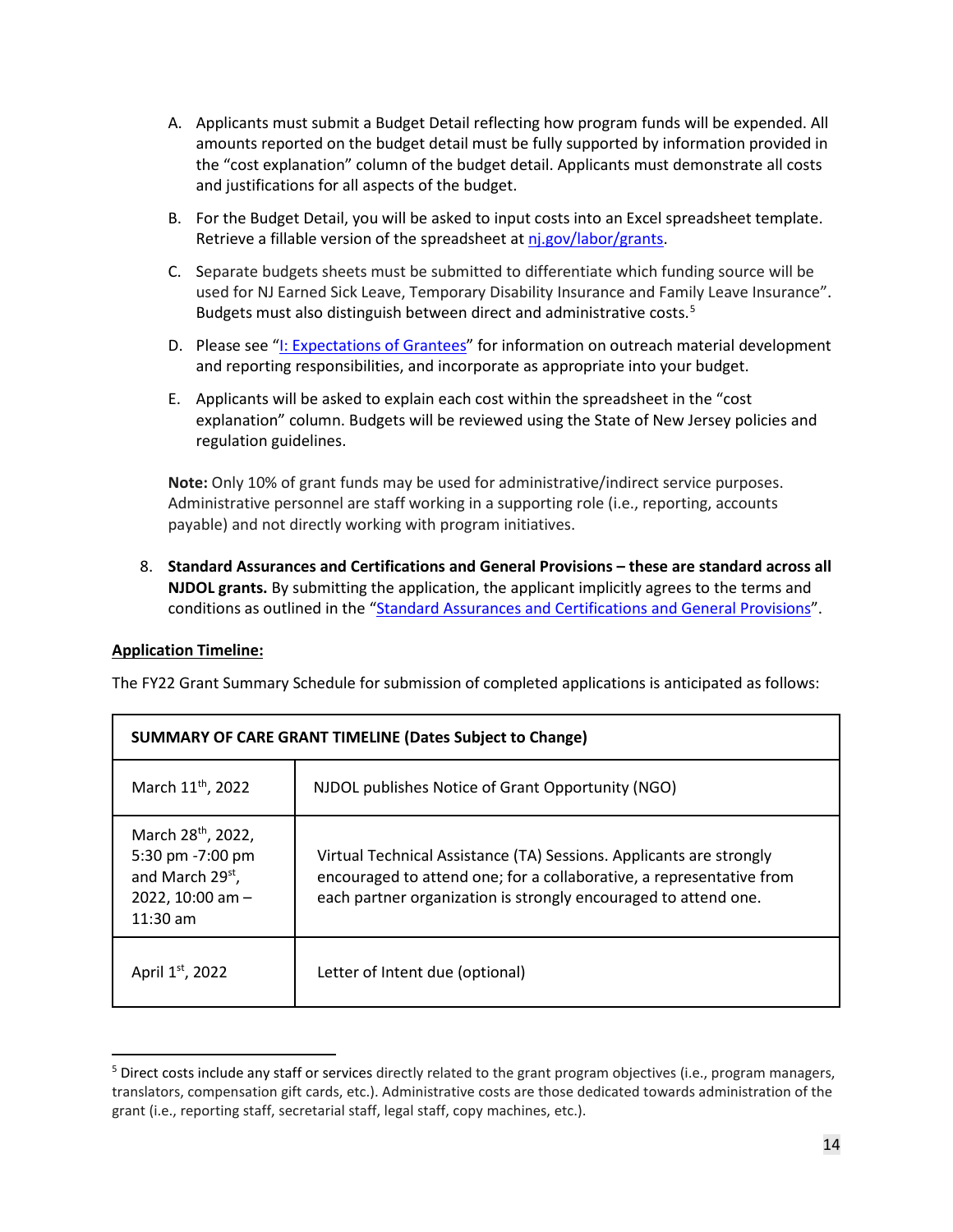| April 1st, 2022                            | Deadline for potential grantees to submit questions regarding the grant.                                                     |
|--------------------------------------------|------------------------------------------------------------------------------------------------------------------------------|
| April 6 <sup>th</sup> , 2022               | Anticipated date by which NJDOL will publish answers to all application<br>questions collected at TA Sessions and via email. |
| April 18 <sup>th</sup> , 2022,<br>11:59 pm | Deadline to email grant application submission.                                                                              |
| June 15 <sup>th</sup> , 2022               | Anticipated date for notifying grant recipients                                                                              |

Final award decisions will be communicated approximately 60 days following the application deadline.

### *Dates may be subject to change*

## **Application Submission Details:**

Grant applications are to be submitted by emailing CAREgrant@dol.nj.gov. Applications must be submitted by April 18<sup>th</sup>, 2022, 11:59 pm.

## **Panel Review**

All applications are subject to a panel review and final approval by the Commissioner of the Department of Labor and Workforce Development. Upon completion, applicants will be notified of the final determination of their application.

# <span id="page-14-0"></span>**H. AWARD PROCESS**

To be eligible for funding, the applicant must have satisfactorily completed the required elements of the grant. In addition, the applicant must clear any outstanding debts to the Department, including, but not limited to Division of Employer Accounts and Division of Wage & Hour. The NJDOL reserves the right to reject any and all applications when circumstances indicate that it is in its best interest to do so. The NJDOL's best interests in this context include, but are not limited to, loss of funding; inability of the applicant to provide adequate services; indication of misrepresentation of information and/or noncompliance with State and Federal laws and regulations; and/or any existing NJDOL contracts and procedures.

The final contract amount and contract period will be stipulated in the executed contract between the approved applicant and the NJDOL. Reimbursement will be given on a cost reimbursement basis for actual expenses incurred during the contract/grant period. The Office of Strategic Planning and Outreach of NJDOL will closely monitor the grants expenditures and progress through reports, technical assistance and site visits, when permitted.

# <span id="page-14-1"></span>**I. EXPECTATIONS OF GRANTEES: WORKSHOPS, MEETINGS, REPORTING, ETC.**

The grantee serves as the applicant agency of record, the legally recognized fiscal agent for the grant project, and the single point of contact for NJDOL. The grantee will coordinate all aspects of the grant, i.e. project and spending plan; grant project monitoring and reporting; and fiscal management.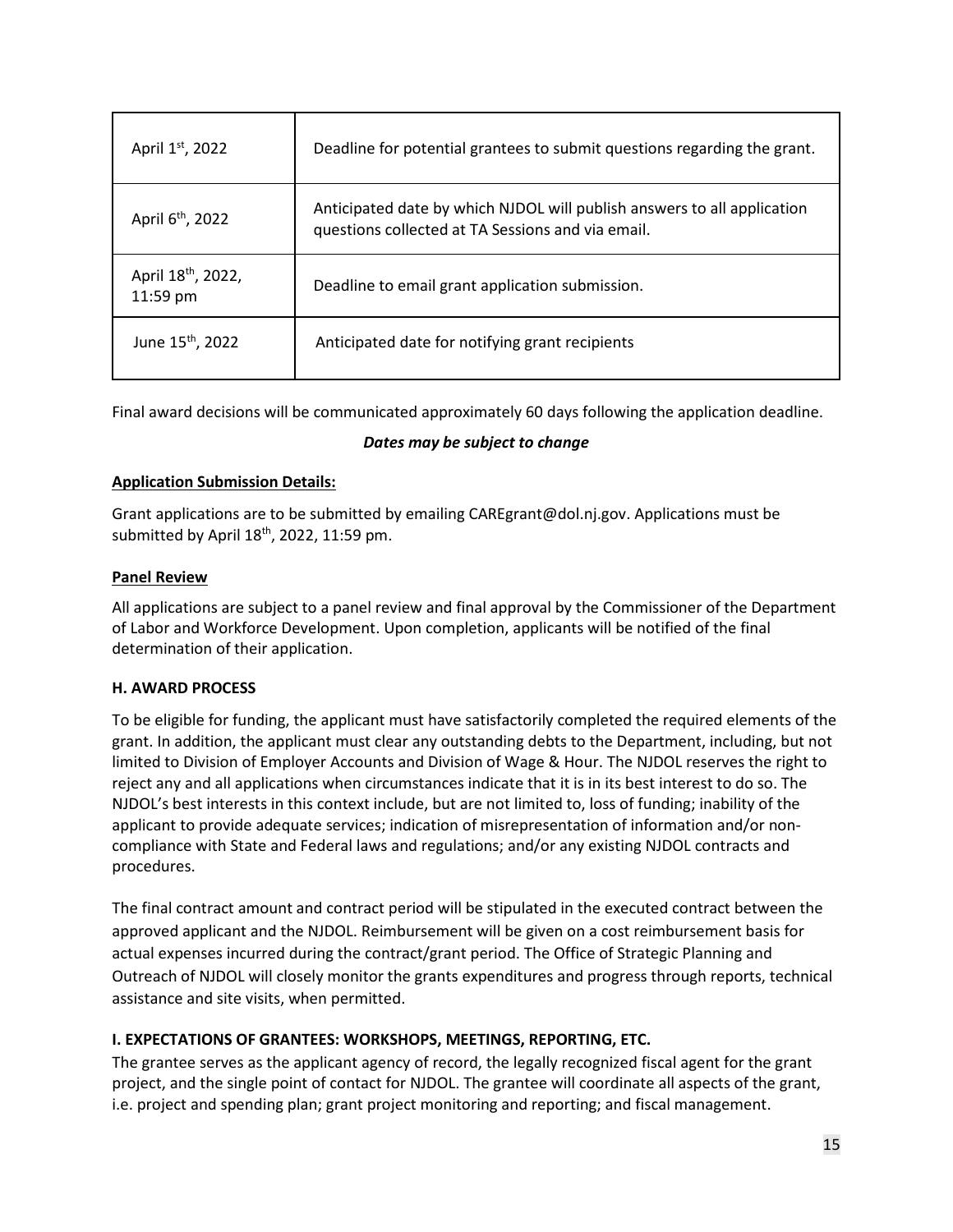**Post-Award Technical Assistance Workshop:** Grantees and representatives from collaborative organizations must attend a post-award technical assistance workshop, and any other required workshops on Earned Sick Leave and related work rights, and Paid Family and Medical Leave. Workshop is expected to be virtual.

**Benchmark Planning Session:** Grantees must meet with NJDOL individually or as a collaborative to determine which benchmarks will be used to measure the outcomes of their grant activities. These benchmarks will be assessed quarterly. Session is expected to be virtual.

**Development of Outreach Materials:** Outreach and education activities funded by this grant may only use materials approved by or created in conjunction with NJDOL. Capacity to create new materials is limited and will rely on the cooperation of all grantees.

Should a grantee need new communication materials on work rights and paid family and medical leave for print, electronic, and social media distribution, organizations must work closely with NJDOL to develop the content needed and offer any insights on relevant materials. Grantees will work with NJDOL to develop new materials using a human-centered design approach, meaning that the perspective of communities served are incorporated in all phases of the design process.[6](#page-15-0) Grantees will be expected to help review and test new and existing materials with users, including staff and members of the communities they serve, to evaluate and ensure their effectiveness. **Applicants should explain how they would incorporate those activities into their proposed budget and work plan.**

**Reporting and Quarterly Meetings:** Organizations named in the grant award contract will be required to submit monthly financial reports, quarterly progress reports, and a final grant closeout report.

- 1. **Monthly financial reports.** Organizations must submit financial reports by the 10<sup>th</sup> of each month as required in the contract and to assure timely payment. They must contain:
	- Status of all expenditures listed in the budget detail and the amount expended each month; and
	- A State of New Jersey payment voucher submission for expenditures incurred during the month.

A separate monthly financial report must be submitted for each funding source (NJ Earned Sick Leave, Temporary Disability Insurance and Family Leave Insurance).

Supporting documents from each grantee will vary, contingent upon for which type of expenses the grantee is requesting reimbursement. NJDOL reserves the right to request additional details from a grantee.

2. **Quarterly reports and meetings.** All organizations are expected to collect quantitative and qualitative data that demonstrate efforts, successes and challenges in achieving proposed objectives and deliverables of their contract through monthly and quarterly reports. Organizations are encouraged to account for this reporting responsibility in their budget detail and work plan. Reports will be reviewed to ascertain the Grantee's progress within the scope of

<span id="page-15-0"></span> <sup>6</sup> https://web.stanford.edu/~mshanks/MichaelShanks/files/509554.pdf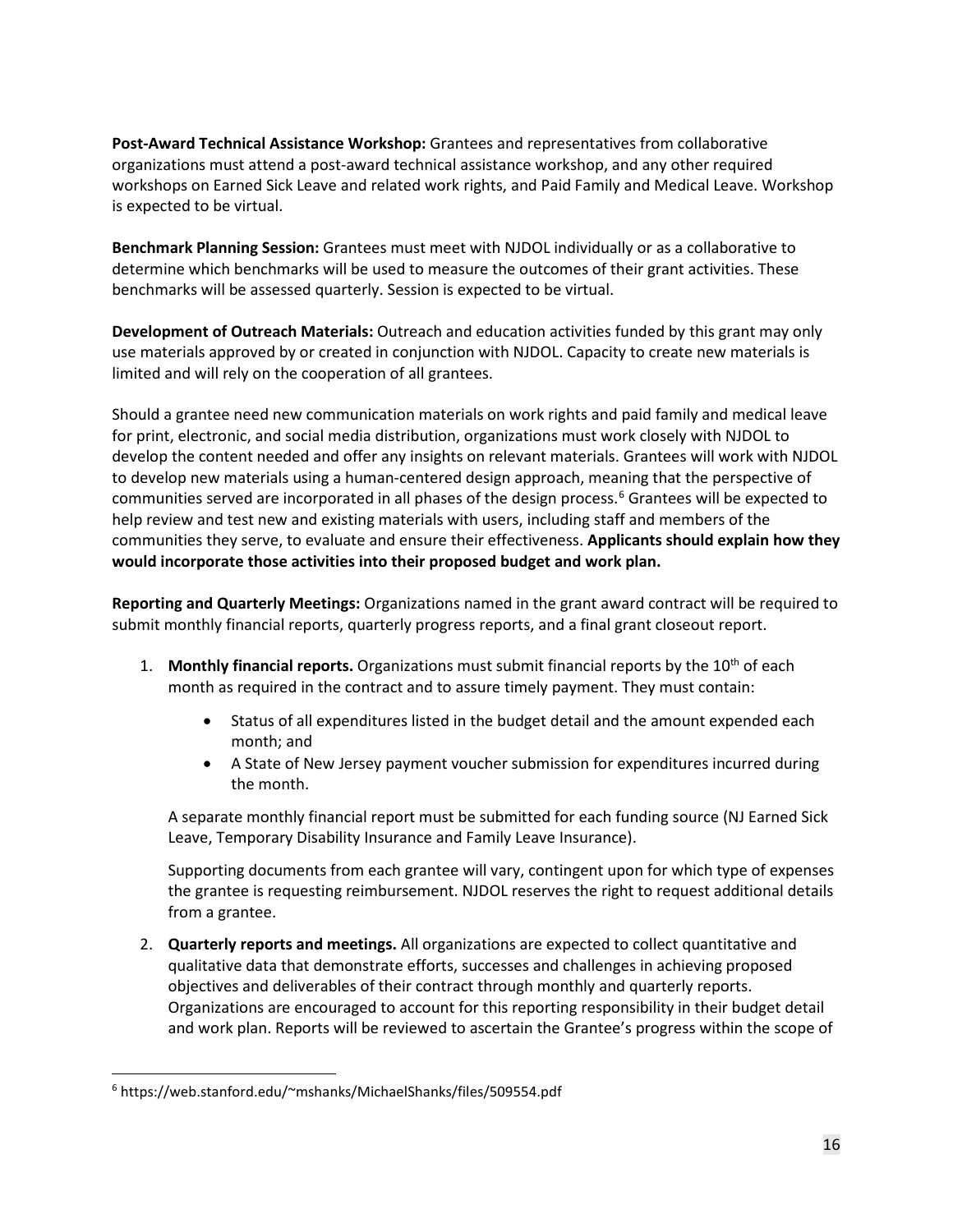work and its conformance with program regulations and enabling legislation. The format of these quarterly reports will be determined by NJDOL, informed by grantee proposed activities.

- a. Qualitative reporting could include but is not limited to:
	- i. A description of successful outreach, education, technical assistance, and complaint resolution activities conducted each quarter, and stories/photos/videos regarding impact to workers and focus communities.
	- ii. An analysis of challenges faced in outreach, engagement, and complaint resolution activities and ways that NJDOL can help address these challenges.
	- iii. A description of the challenges and problems that workers face in accessing their rights and benefits, to inform future outreach and enforcement strategies, and NJDOL program operations.
- b. Quantitative reporting could include but is not limited to:
	- i. *Outreach and education activities*
		- 1. Number of workshops, and/or training sessions held in one or more languages spoken by workers in New Jersey.
		- 2. Number of outreach activities conducted, e.g. door-to-door outreach, community meetings, community festivals, etc.
		- 3. Number and type of communication activities conducted, e.g. community-specific news media, social media, door-to-door outreach, as well as which outreach materials and languages used.
		- 4. Number of workers reached through the above activities
		- 5. Location of activities
		- 6. Organizations partnered with on activities
		- 7. Demographic data on workers reached (e.g. race/ethnicity, primary language, country of birth, age, sex assigned at birth, gender identity, sexual orientation, zip code, disability, veteran status, housing status, income level, occupation, industry)
	- ii. *Technical assistance and support activities*
		- 1. Number of workers provided technical assistance and counseling on Earned Sick leave and related work rights
		- 2. Number of Temporary Disability / Family Leave Insurance intakes conducted, of any of the following types:
			- a. Information only information and education provided;
			- b. NJDOL referral intake supporting a worker to apply to NJDOL for Temporary Disability or Family Leave Insurance, by assisting with application or serving as a representative on an application;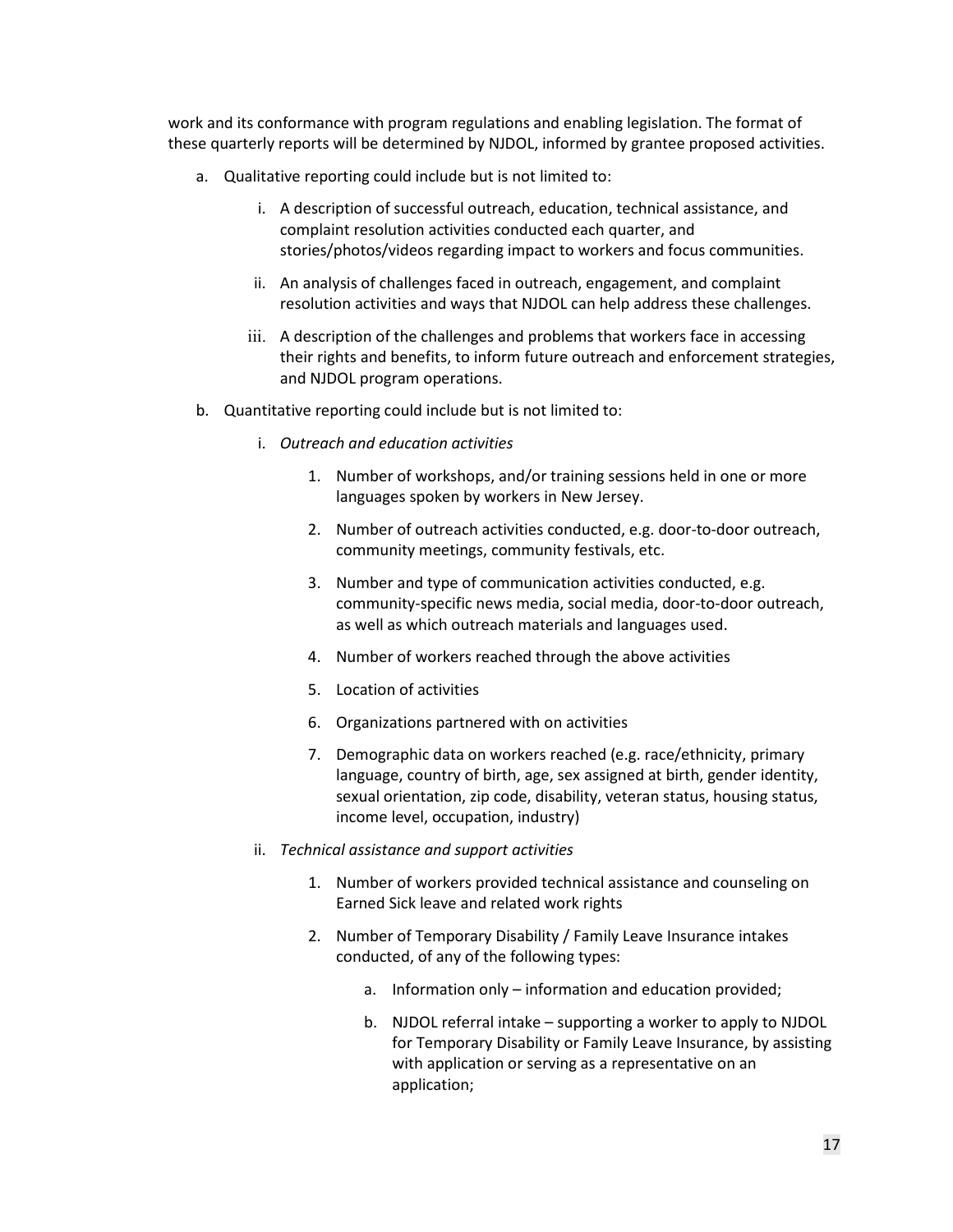- c. Resolution intake supporting a worker to get assistance with accessing Temporary Disability or Family Leave Insurance without help from NJDOL (for example, through employer HR department); and/or
- d. Referral intake supporting a worker to seek other assistance from another organization or agency that helps meet the worker's needs.
- iii. *Outreach and education activities for service providers*
	- 1. Number and type of workshop and/or training session held for service providers:
		- a. Number and type of service providers in attendance
		- b. Location of activities
		- c. Organizations partnered with on activities
		- d. Description of specific actions providers have committed to take to inform their clients of Earned Sick Leave, related work rights, and/or Paid Family and Medical Leave
- 3. **Quarterly narrative report.** A detailed quarterly narrative report must be submitted that will include all relevant activities, and detailed expenditure reports.
- 4. **Grant closeout report.** A grant closeout report is due within 30 days from the contract end date. Final reimbursement will be subject to the submission of the final report and acceptance by the NJDOL.

In addition to meeting as a group, all programs will receive a minimum of one (1) one-on-one meeting. The purpose of the meeting will be for the NJDOL to gain further understanding of the challenges facing workers in that community and the funded grant project, to dialogue about successes and challenges, and to assess progress toward the project goals and objectives. Grantees will be required to submit additional updates and reports as requested by NJDOL.

# **EVALUATION CRITERIA**

All applicants will be evaluated on the basis of quality, comprehensiveness, completeness, accuracy and appropriateness of response to the grant application. Applications that do not adhere to the required sections of this grant application will be viewed as incomplete and will not be reviewed. Proposals may be judged nonresponsive and removed from further consideration if any of the following occur:

- The proposal is not received in a timely manner in accordance with the terms of this grant application;
- The proposal does not follow the specified format; and/or
- The proposal does not include all required information.

An internal NJDOL Evaluation Committee consisting of fair and impartial committee members will rate proposals based on a scoring rubric and provide recommendations to the Commissioner of Labor & Workforce Development. NJDOL seeks a diverse array of applicants, and the Committee will ensure that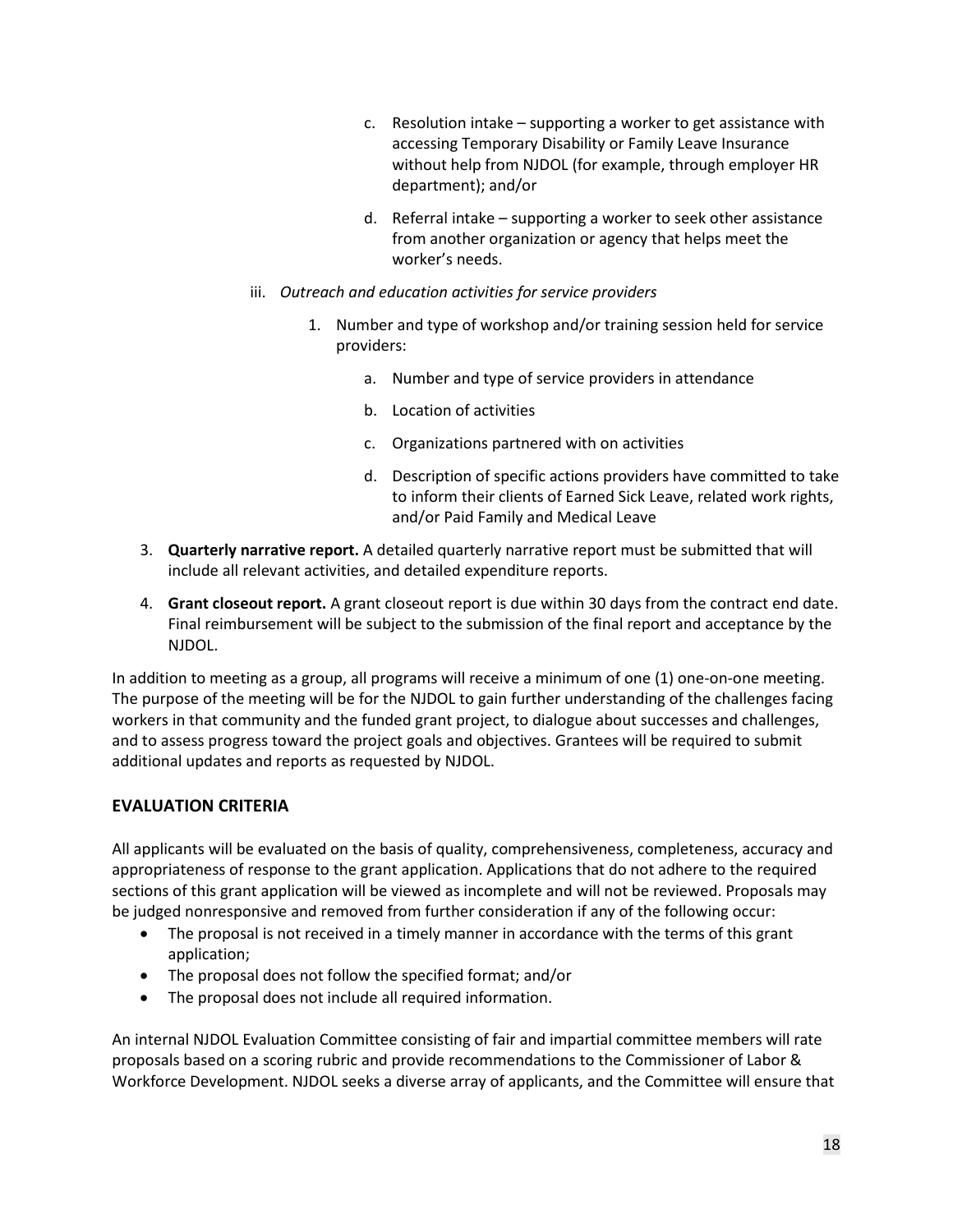for their recommendations, grantee efforts would not be duplicated among focus populations, industries, and geographic scope. The scoring rubric is as follows:

| <b>Application Evaluation Criteria</b>                                                                                                                                                                                                                                                                                                                             | <b>Total Points</b> |  |
|--------------------------------------------------------------------------------------------------------------------------------------------------------------------------------------------------------------------------------------------------------------------------------------------------------------------------------------------------------------------|---------------------|--|
| <b>Application Questions</b>                                                                                                                                                                                                                                                                                                                                       |                     |  |
| Description of organization or collaborative's education/outreach<br>and technical assistance/support experience, and connection to the<br>focus populations/communities:                                                                                                                                                                                          | 15                  |  |
| History and connection to focus populations, and emphasis<br>$\bullet$<br>on New Jersey's diverse cultural and geographic<br>communities and/or focus upon workers that face barriers in<br>specific industries;                                                                                                                                                   |                     |  |
| Experience in effective education/outreach and/or technical<br>assistance/support to focus communities;                                                                                                                                                                                                                                                            |                     |  |
| Practice of, or actively developing, community accountability<br>and feedback loops, and racial and social equity frameworks<br>in internal and external practices and approaches;                                                                                                                                                                                 |                     |  |
| Demonstrates ability or intention to provide culturally<br>specific and language specific services, including language<br>translation and interpretation; and                                                                                                                                                                                                      |                     |  |
| For technical assistance/support applicants, has effective<br>intake practices in place.                                                                                                                                                                                                                                                                           |                     |  |
| Perspective on the focus populations served, the problems seen,<br>and the strategies that can bring solutions:                                                                                                                                                                                                                                                    | 15                  |  |
| A demographic description of their focus populations or<br>$\bullet$<br>communities;                                                                                                                                                                                                                                                                               |                     |  |
| An understanding of the challenges that those workers face<br>٠<br>and an analysis of how they should be addressed;                                                                                                                                                                                                                                                |                     |  |
| Concrete goals they hope to achieve and a clear connection<br>to the work plan to support these;                                                                                                                                                                                                                                                                   |                     |  |
| Creative and innovative strategies for making an impact on<br>awareness of Earned Sick Leave and related work rights<br>and/or Paid Family and Medical Leave in low-wage worker<br>communities, whether through outreach and/or technical<br>assistance, and a clear case for what makes the organization<br>well-suited to provide services in those communities; |                     |  |
| Vision of what they hope to achieve over the next year;                                                                                                                                                                                                                                                                                                            |                     |  |
| If applying as a collaborative, a compelling description of<br>why the group wants to work together, what kind of history                                                                                                                                                                                                                                          |                     |  |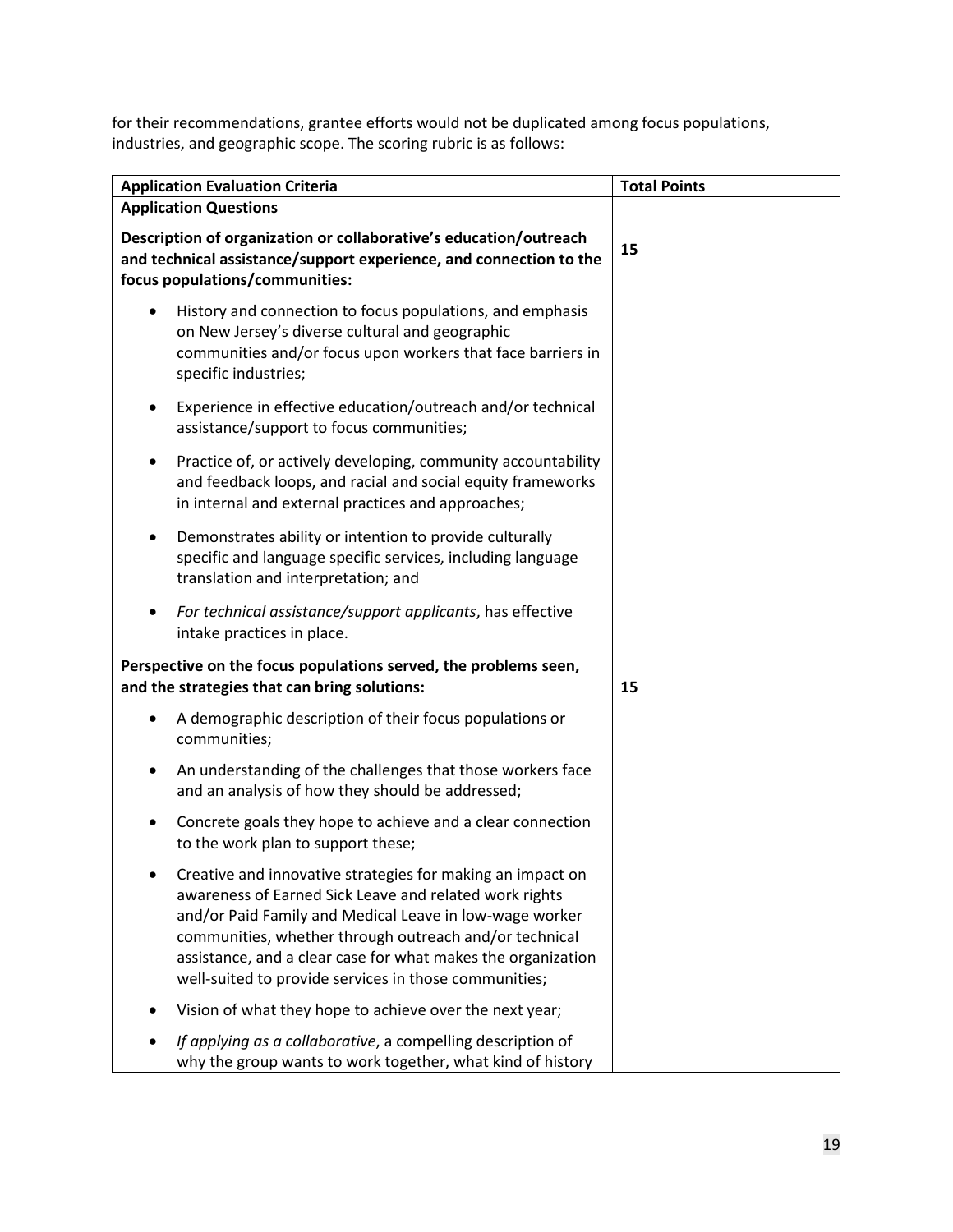| of collaboration exists among the organizations, and how the<br>collaborative will operate.                                                                                                                                                                                                                                                                              |    |
|--------------------------------------------------------------------------------------------------------------------------------------------------------------------------------------------------------------------------------------------------------------------------------------------------------------------------------------------------------------------------|----|
| Description of long-term vision for collaborating with NJDOL:                                                                                                                                                                                                                                                                                                            | 15 |
| Understanding of what kind of relationship is needed with<br>$\bullet$<br>NJDOL to have a meaningful impact in the focus<br>population/community, an analysis of possible challenges in<br>collaborating with NJDOL, and ideas for mitigating them;<br>A description of how NJDOL funding and partnership would<br>build capacity for the organization or collaborative; |    |
| Plans for how they will incorporate this work into current<br>programs;                                                                                                                                                                                                                                                                                                  |    |
| Description of the program design/plan, the data collection<br>plan and reporting, and associated budget.                                                                                                                                                                                                                                                                |    |
| <b>Budget Detail</b>                                                                                                                                                                                                                                                                                                                                                     | 15 |
| Budget is reasonable                                                                                                                                                                                                                                                                                                                                                     |    |
| Budget is within the cost guidelines of the NGO                                                                                                                                                                                                                                                                                                                          |    |
| Budget provides full detail and explanation of costs                                                                                                                                                                                                                                                                                                                     |    |
| Budget separates costs into appropriate funding services                                                                                                                                                                                                                                                                                                                 |    |
| Budget incorporates costs associated with material<br>development and reporting requirements                                                                                                                                                                                                                                                                             |    |
| No calculation errors                                                                                                                                                                                                                                                                                                                                                    |    |
| <b>Work Plan</b>                                                                                                                                                                                                                                                                                                                                                         | 20 |
| The applicant provides a thorough program design/plan, plan for<br>data collection & reporting, and associated budget for each<br>organization. The work plan:                                                                                                                                                                                                           |    |
| Includes a timeline and an outline of proposed activities;                                                                                                                                                                                                                                                                                                               |    |
| Identifies the specific timeframe for the proposal activities;                                                                                                                                                                                                                                                                                                           |    |
| Incorporates material development and reporting<br>requirements into their work plan;                                                                                                                                                                                                                                                                                    |    |
| Anticipates number of workers/community members to be<br>informed/served by year, and by quarter, and;                                                                                                                                                                                                                                                                   |    |
| Lists anticipated qualitative and quantitative impact(s).                                                                                                                                                                                                                                                                                                                |    |
| <b>Organizational Commitment and Capacity</b>                                                                                                                                                                                                                                                                                                                            | 20 |
| Applicants describe the organizational support that exists for<br>implementing the proposed project. The applicant includes:                                                                                                                                                                                                                                             |    |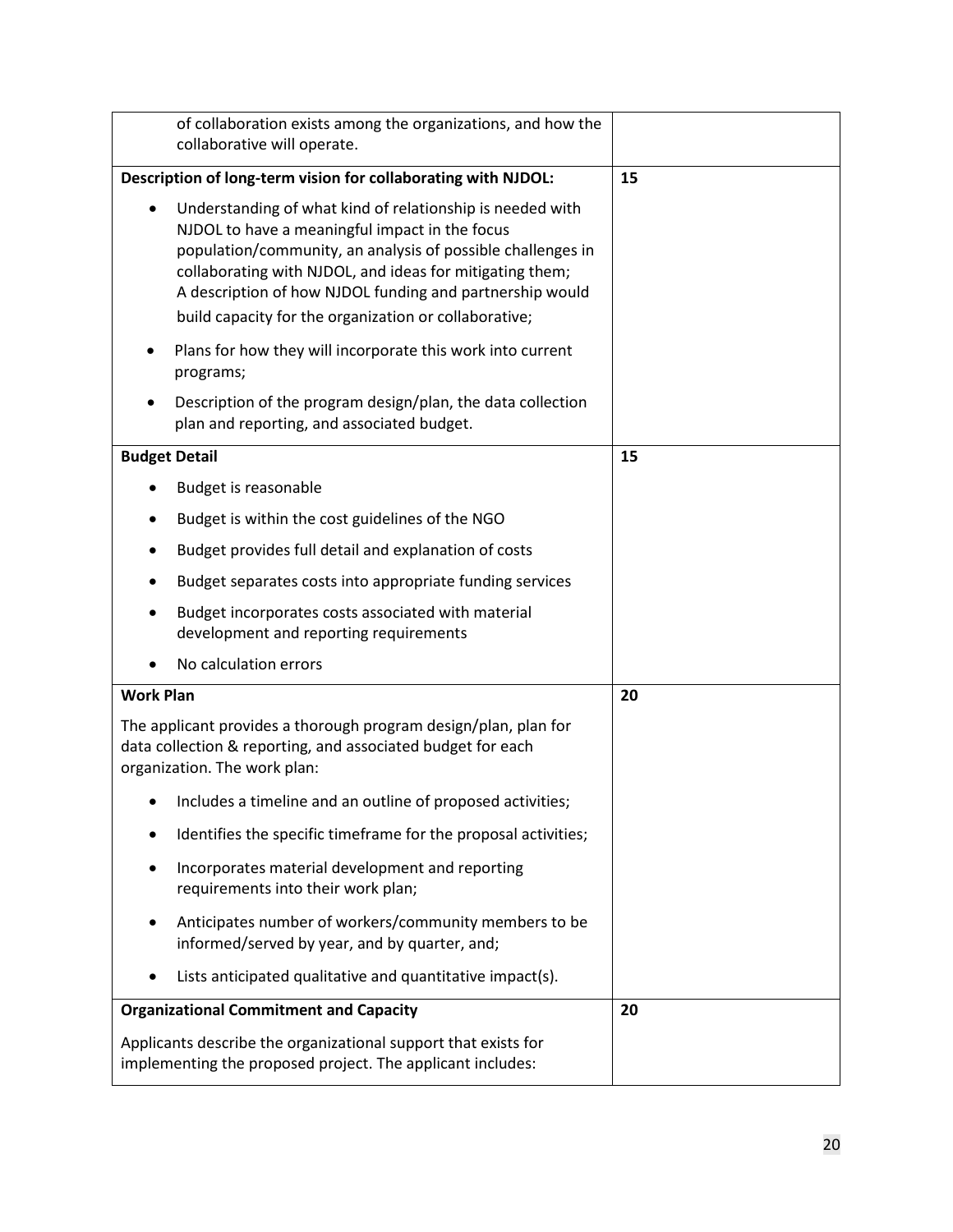| Staff names (if known), titles, duties/responsibilities and<br>allocation of time related to this grant;                                                                                                                                                         |  |
|------------------------------------------------------------------------------------------------------------------------------------------------------------------------------------------------------------------------------------------------------------------|--|
| A description of organization's methods for tracking and<br>reporting on outreach and education efforts,<br>trainings/technical assistance provided, intakes and/or<br>referrals, complaint resolution, client demographic<br>information, and project outcomes; |  |
| A demonstration of ability to complete all required<br>monthly and quarterly reports and requests for<br>information in accordance with protocol and timelines<br>established by NJDOL, and the resources allocated to<br>these tasks;                           |  |
| A description of the challenges and best practices on<br>collecting data and reporting this information when<br>working with the focus communities;                                                                                                              |  |
| For a collaborative, the lead organization demonstrates<br>the capacity to fulfill the reporting requirements of the<br>grant, the infrastructure to disperse funds, and the<br>ability to provide support to the partner organizations as<br>necessary.         |  |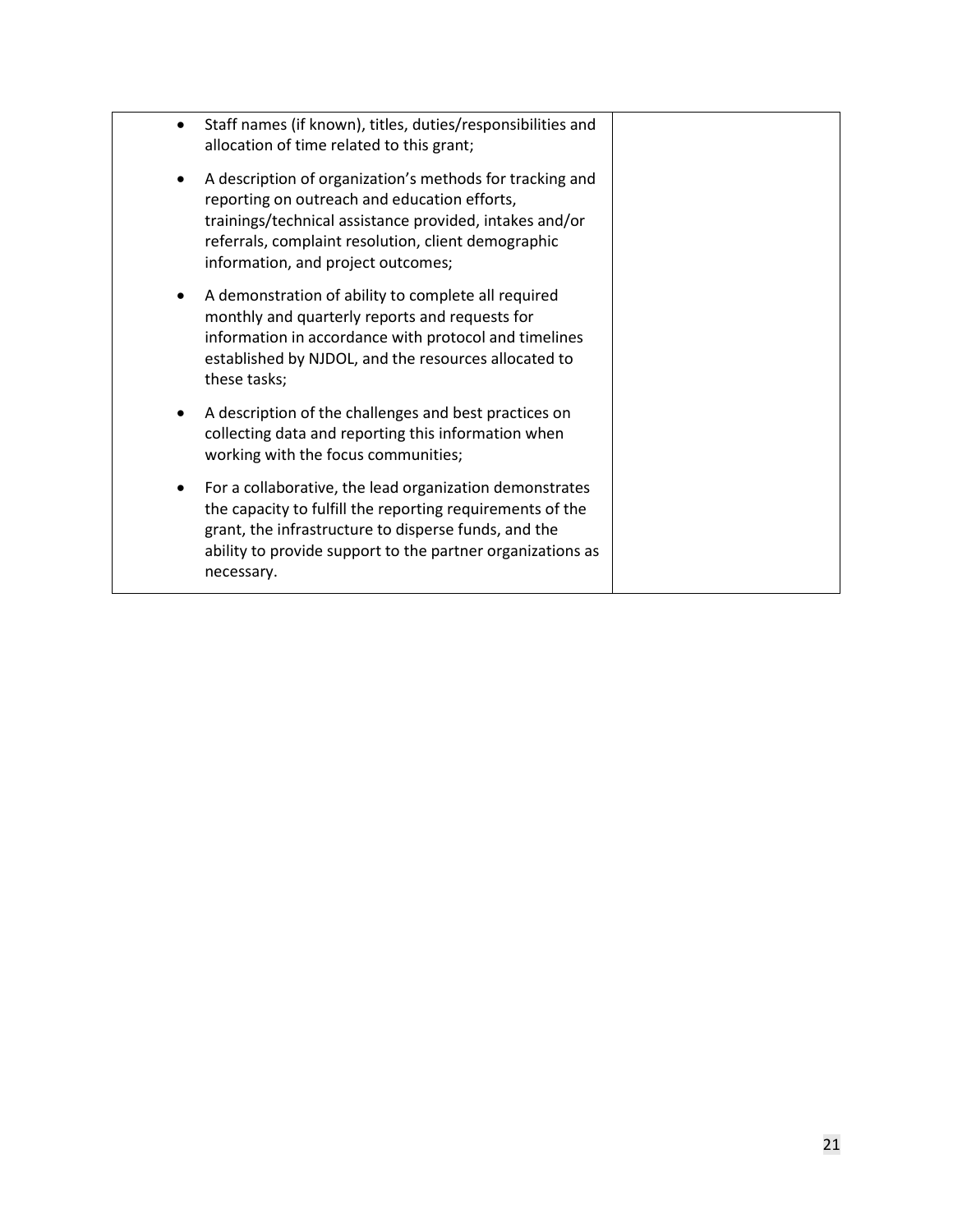### <span id="page-21-0"></span>**ATTACHMENT I: LETTER OF INTENT**

(*On your organization's letterhead*)

*Email to caregrant@dol.nj.gov*

Date:

To: New Jersey Department of Labor and Workforce Development Office of Strategic Planning and Outreach 1 John Fitch Plaza Trenton, NJ 08625

Attn: Ms. Holly Low: Deputy Director, Office of Strategic Planning and Outreach

Re: Letter of Intent to Submit Proposal

Dear Ms. Low:

Please accept this correspondence on behalf of (*organization's name or organizations in collaborative*) intent to submit a proposal in response to the CARE Grant Program, Notice of Grant Opportunity.

(*Organization's name or organizations in collaborative*) proposes to request Grant funding to administer the CARE Grant program as

(*Name and title*) is the main point of contact for the purpose of this application process; Contact information as follows:

*(Address) (Phone number) (Email address*)

Sincerely,

*(Name) (title)*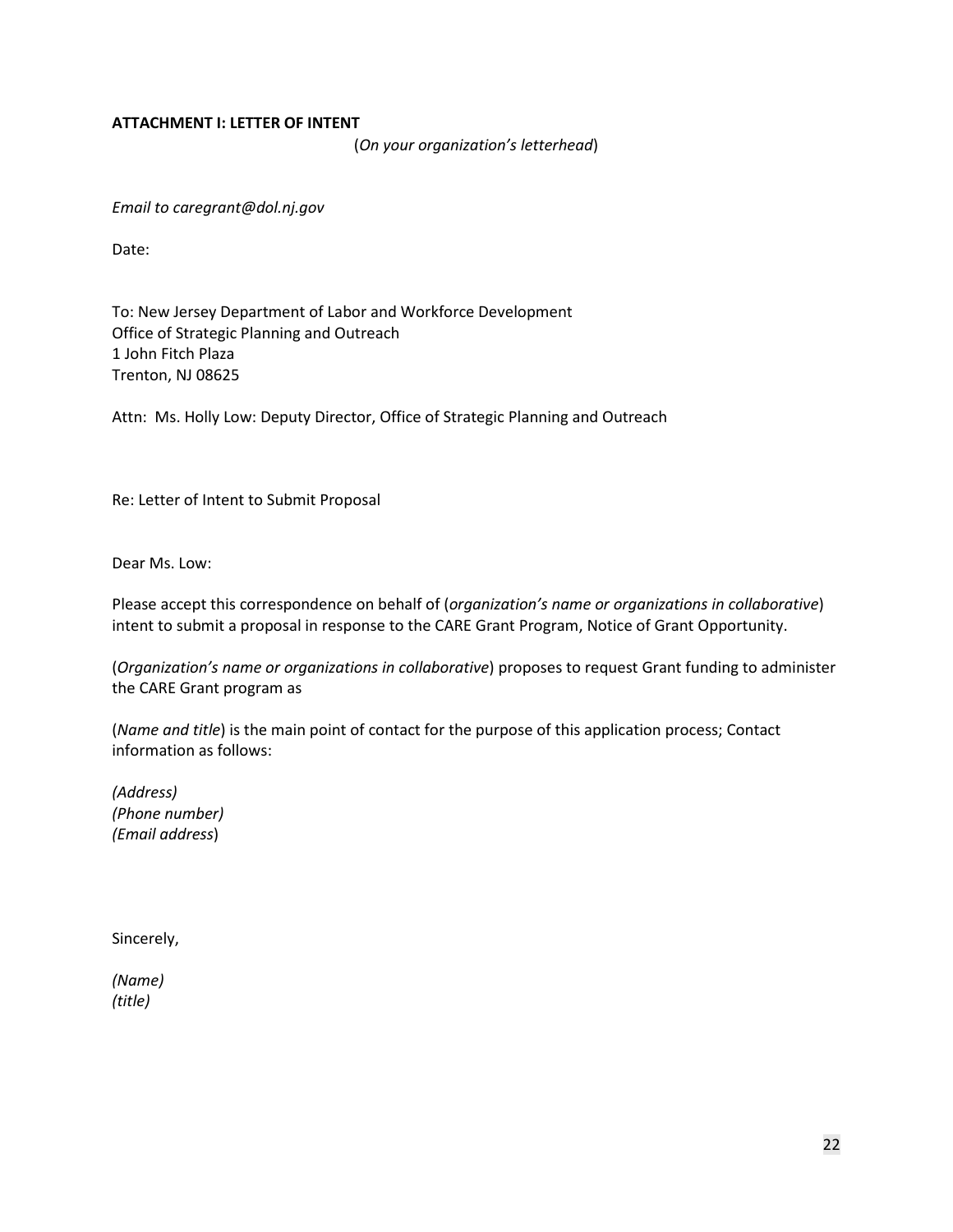# <span id="page-22-0"></span>**ATTACHMENT II: APPLICANT INFORMATION**

| <b>ALL APPLICANTS</b>                                                                                                                                                                   |                                                                                                                                                                                                                                                                                   |  |
|-----------------------------------------------------------------------------------------------------------------------------------------------------------------------------------------|-----------------------------------------------------------------------------------------------------------------------------------------------------------------------------------------------------------------------------------------------------------------------------------|--|
| <b>CONTACT NAME:</b>                                                                                                                                                                    | FEIN OF ORGANIZATION:                                                                                                                                                                                                                                                             |  |
| ORGANIZATION (IF COLLABORATIVE, LIST LEAD ORGANIZATION):                                                                                                                                |                                                                                                                                                                                                                                                                                   |  |
| ADDRESS:                                                                                                                                                                                |                                                                                                                                                                                                                                                                                   |  |
| CITY:<br>STATE:                                                                                                                                                                         | ZIP:                                                                                                                                                                                                                                                                              |  |
| PREVIOUS FUNDING: Agency received funding from the NJ Department of Labor and Workforce Development within the last<br>two years of submission of this application.<br>YES $\Box$<br>NO |                                                                                                                                                                                                                                                                                   |  |
| PROJECT DIRECTOR (Please print or type name):                                                                                                                                           |                                                                                                                                                                                                                                                                                   |  |
| <b>TELEPHONE NUMBER:</b><br>E-MAIL:                                                                                                                                                     | <b>FAX NUMBER:</b>                                                                                                                                                                                                                                                                |  |
| <b>EXECTIVE DIRECTOR (Or equivalent):</b><br>E-MAIL:                                                                                                                                    | <b>PHONE NUMBER:</b>                                                                                                                                                                                                                                                              |  |
| TOTAL AMOUNT OF FUNDS REQUESTED:                                                                                                                                                        | S                                                                                                                                                                                                                                                                                 |  |
| <b>COUNTIES THIS PROJECT WILL SERVE:</b>                                                                                                                                                |                                                                                                                                                                                                                                                                                   |  |
| awarded.                                                                                                                                                                                | APPLICATION CERTIFICATION: To the best of my knowledge and belief, the information contained in the application is true and correct. The<br>document has been duly authorized by the governing body of this agency, and we will comply with the attached assurances if funding is |  |
| SIGNATURE OF EXECUTIVE DIRECTOR (or equivalent)                                                                                                                                         | <b>TITLE</b><br><b>DATE</b>                                                                                                                                                                                                                                                       |  |
| (Please print or type name)                                                                                                                                                             |                                                                                                                                                                                                                                                                                   |  |
|                                                                                                                                                                                         | *FAILURE TO INCLUDE A REQUIRED APPLICATION COMPONENT CONSTITUTES A VIOLATION AND WILL RESULT IN THE APPLICATION BEING<br>ELIMINATED FROM CONSIDERATION.                                                                                                                           |  |
| <b>SECTION III:</b><br>SEND OR DELIVER PROPOSALS TO: CAREgrant@DOL.NJ.GOV                                                                                                               | APPLICATIONS MUST BE RECEIVED BY THE DATES OUTLINED<br>WITHIN THE NGO.                                                                                                                                                                                                            |  |
| <b>FOR COLLABORATIVES ONLY</b>                                                                                                                                                          |                                                                                                                                                                                                                                                                                   |  |
| *PLEASE INCLUDE THE FOLLOWING FOR EACH PARTNER ORGANIZATION WITHIN THE COLLABORATIVE                                                                                                    |                                                                                                                                                                                                                                                                                   |  |
| ORGANIZATION NAME:                                                                                                                                                                      |                                                                                                                                                                                                                                                                                   |  |
| ADDRESS:                                                                                                                                                                                |                                                                                                                                                                                                                                                                                   |  |
| CITY:<br>STATE:                                                                                                                                                                         | ZIP:                                                                                                                                                                                                                                                                              |  |
| two years of submission of this application.                                                                                                                                            | PREVIOUS FUNDING: Agency received funding from the NJ Department of Labor and Workforce Development within the last                                                                                                                                                               |  |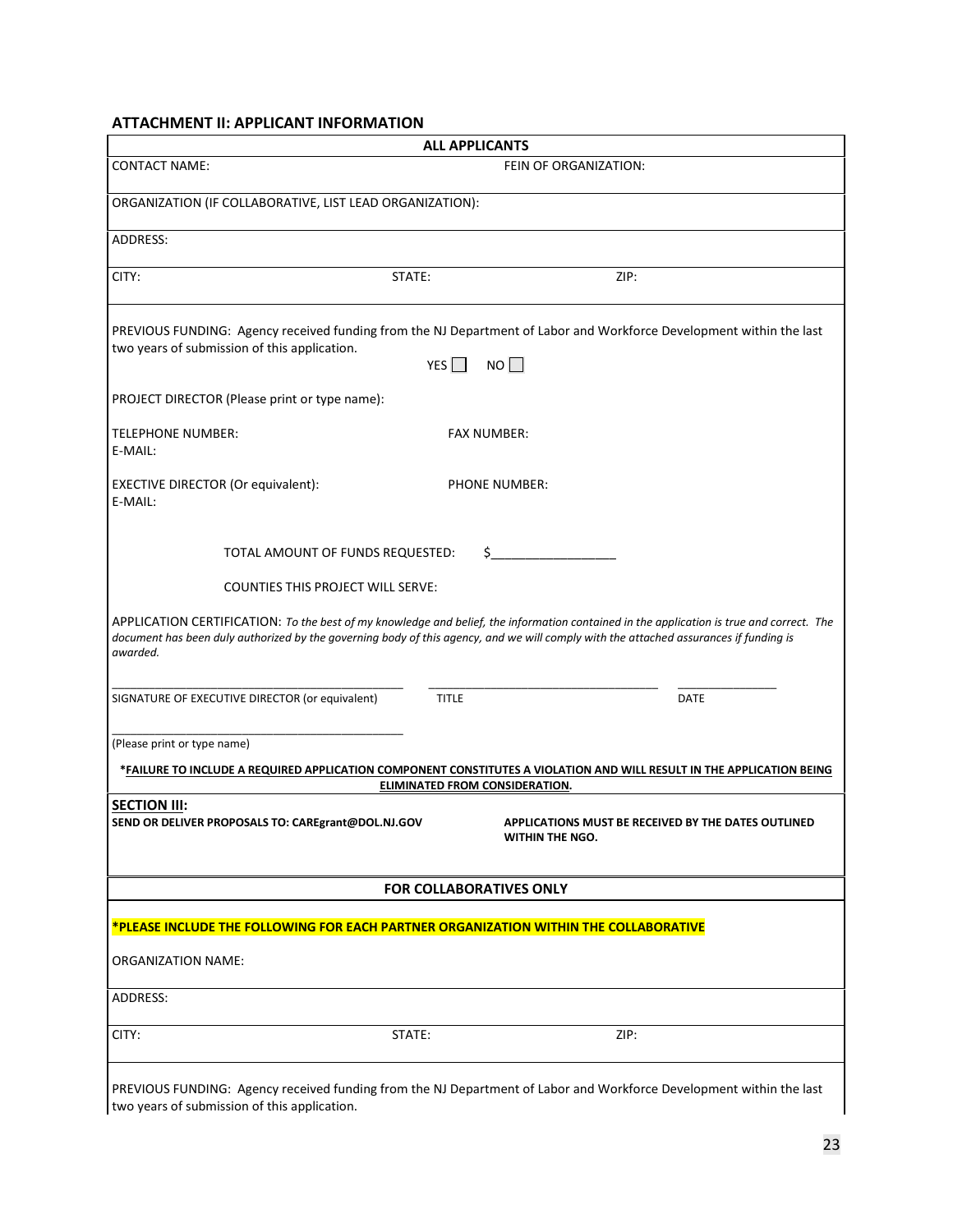<span id="page-23-0"></span>

|                                               | $NO$ $\Box$<br>YES   |
|-----------------------------------------------|----------------------|
| PROJECT DIRECTOR (Please print or type name): |                      |
| TELEPHONE NUMBER:<br>E-MAIL:                  | <b>FAX NUMBER:</b>   |
| EXECTIVE DIRECTOR (or equivalent):<br>E-MAIL: | <b>PHONE NUMBER:</b> |
|                                               |                      |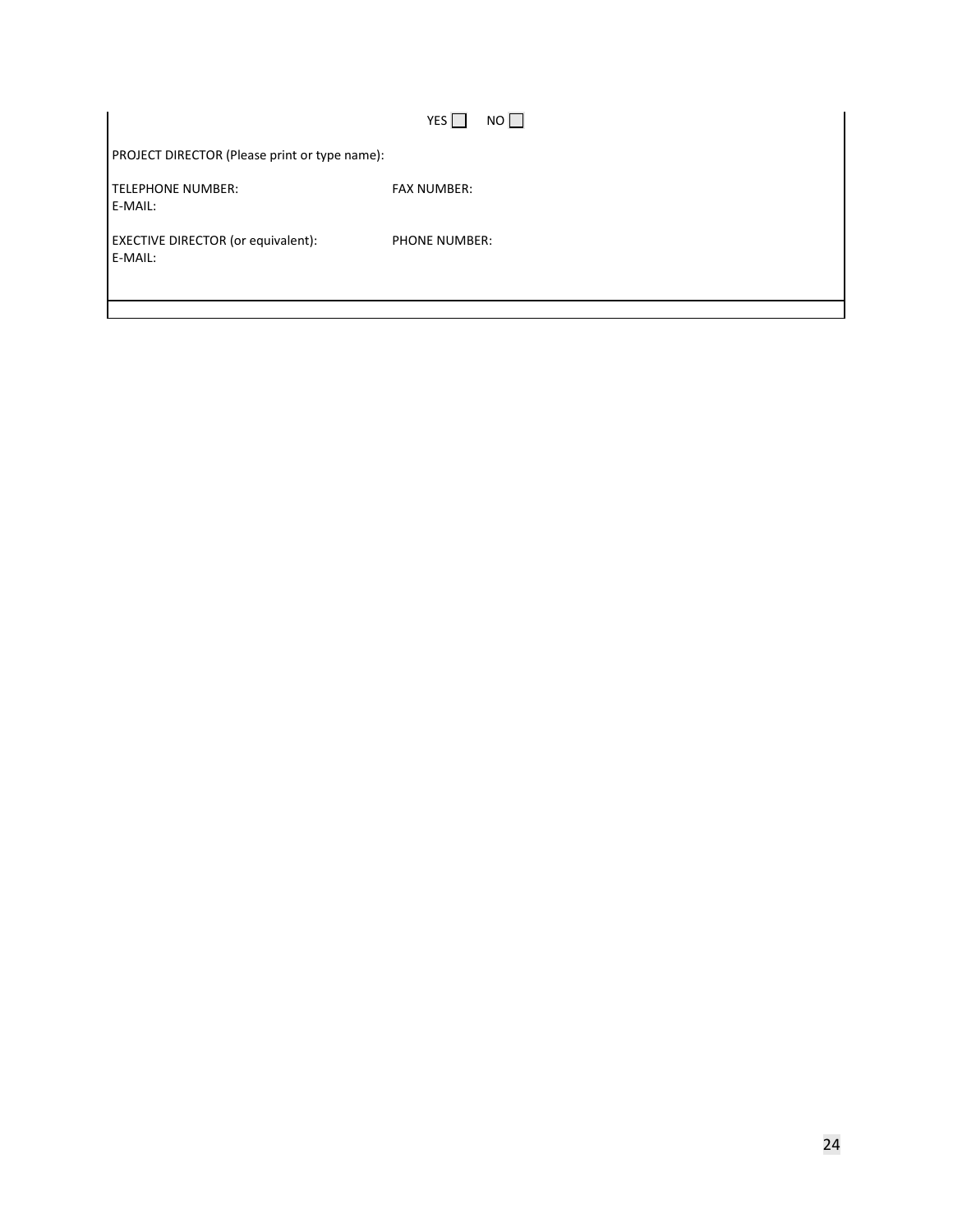## <span id="page-24-0"></span>**ATTACHMENT III: TAX CLEARANCE CERTIFICATE**

Public law 2007, C.101 requires that as a precondition to the award a business assistance or incentive or as a component of the application for business assistance or incentive, a person or business seeking a grant, loan, loan guarantee, or other monetary or financial benefit from a department or agency of state government shall obtain a Tax Clearance Certificate from the director of the New Jersey Division of Taxation prior to the issuance of the grant. New Jersey treasury tax clearance certificate must be current within 90 days of application submittal. Click on the following [link](https://www.state.nj.us/treasury/taxation/busasst.shtml) to access the application for tax clearance form.

A Tax Clearance Certificate may be requested through the state of New Jerseys' premier business services PBS portal online. The use of the portal replaces the need for the paper application submission to the division of taxation; the processing fee is also waived with the use of the portal. Applicant will be able to print the necessary clearance certificate through their business portal account.

### **STATE OF NEW JERSEY W-9 FORM**

A completed State of New Jersey W-9 form must be on file with the New Jersey Department of Treasury. It is the applicants' responsibility to ensure this step is completed. Applicants may register with the New Jersey Department of the Treasury online at: [www.njstart.gov.](https://www.njstart.gov/bso/) Failure to complete this step can delay or forfeit a grant award. (Reimbursement checks are linked with the FEIN that is on file with the New Jersey Department of Treasury. As a result, reimbursement checks are mailed to this associated address.)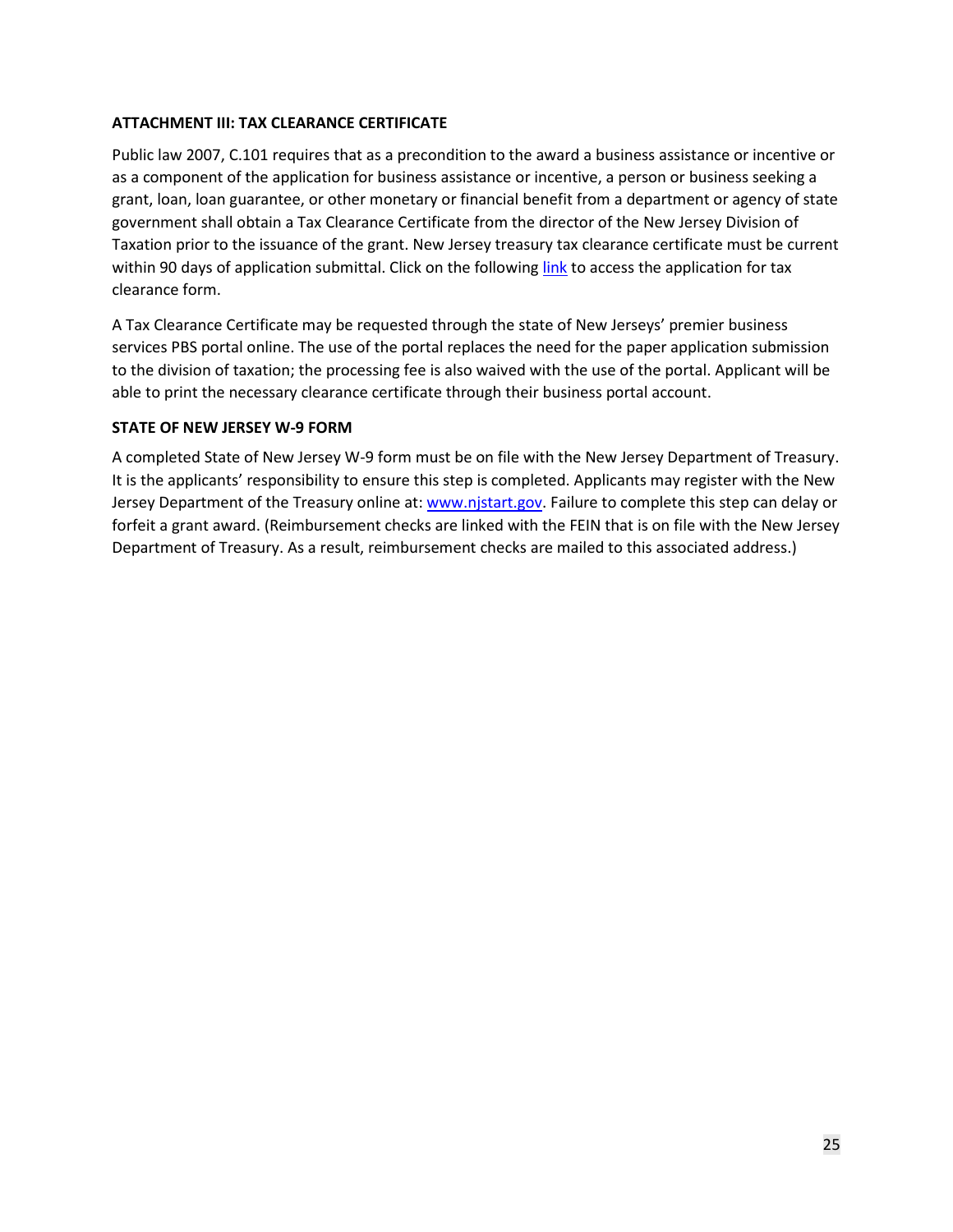# <span id="page-25-0"></span>**APPENDIX: BACKGROUND AND DEFINITIONS ON EARNED SICK LEAVE, PAID FAMILY & MEDICAL LEAVE, AND RELATED LAWS**

### **New Jersey Labor Standards**

### *Earned Sick Leave*

The Earned Sick Leave Law applies to almost all workers in New Jersey. The law requires employers of all sizes to provide one (01) hour of paid sick leave for every thirty (30) hours worked for a total of forty (40) hours of paid sick leave per year to full-time, part-time, and temporary workers. Employees can use sick leave to care for themselves or a loved one for a physical or mental illness, injury, or wellness care, including COVID-19 vaccination or quarantine, or to cope with domestic or sexual violence. In addition, employees can use sick leave for meetings at their child's school, or in the case of a public health emergency that results in the closure of their workplace, or their child's school or child care (including mandatory remote learning during COVID-19). The definition of family under the law is broad and includes children, grandchildren, domestic or civil union partners, siblings, grandparents, and anyone who is related by blood or considered the equivalent of family. It is against the law for employers to retaliate against a worker for requesting or using sick leave, to ask a worker who uses leave to find a replacement for their shift, or to ask the reason for leave unless it is for three or more consecutive days. The only NJ employees exempt from the law are union construction workers, public employees who already receive paid sick time under another law, and most per diem health care workers. (See [mysickdays.nj.gov](https://www.nj.gov/labor/worker-protections/earnedsick/covid.shtml) and [N.J.S.A. 34:11D-1 et seq.\)](https://www.nj.gov/labor/wageandhour/tools-resources/laws/wageandhourlaws.shtml#11D-1)

## *Minimum Wage, Overtime, Unpaid or Withheld Wages*

New Jersey's minimum wage is \$13.00 as of January 1, 2022. Minimum wage will increase by \$1.00 every January 1<sup>st</sup> until it reaches \$15.00. There are exceptions for small, seasonal, and agricultural employers. Workers have the right to overtime payment of time and a half per hours worked beyond 40 hours, with certain exemptions. New Jersey law stipulates the time, manner and mode of payment, and prohibits the withholding of wages for illegal deductions, such as breakage, spillage and cash register shortages. (Se[e myworkrights.nj.gov](https://www.nj.gov/labor/worker-protections/myworkrights/wages.shtml) and [N.J.S.A. 34:11-56a et seq.\)](https://www.nj.gov/labor/wageandhour/tools-resources/laws/wageandhourlaws.shtml) Wage theft occurs when employers unlawfully withhold wages from workers. The Wage Theft Law[, S.1790,](https://www.njleg.state.nj.us/2018/Bills/S2000/1790_R3.HTM) was signed in August 2019. It increased penalties for wage theft and allows anyone who is not paid what they are owed to file a complaint with the state or in civil court. Penalties are steeper for multiple offenses and a "pattern of wage non-payment" is now a third-degree crime punishable by imprisonment. The law also provides that workers can receive up to three times the amount owed from an employer if they win a case in court, and that business can be held responsible for violations committed by contractors they hire. See [myworkrights.nj.gov](https://www.nj.gov/labor/worker-protections/myworkrights/wages.shtml) for more information.

### *Misclassification and Payroll Fraud*

Employee misclassification is when employees are working off the books, paid under the table in cash or improperly treated as an independent contractor. Misclassification deprives independent contractors of rights guaranteed to employees, including the right to earn overtime for working in excess of 40 hours per week; to receive workers' compensation benefits if injured on the job, unemployment benefits, earned sick leave, job-protected family leave and family leave benefits, health and safety protections,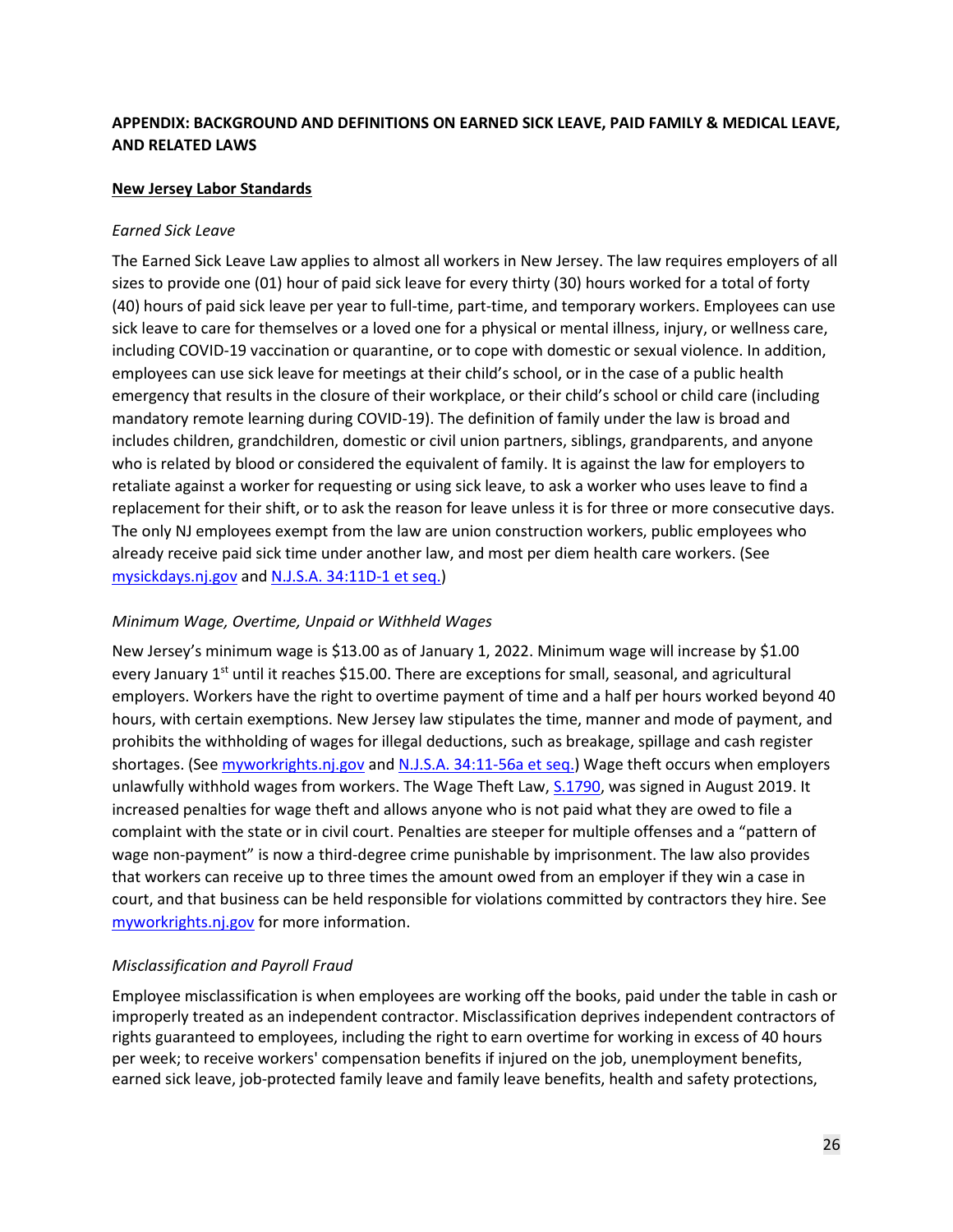and protection under state and federal antidiscrimination laws. In addition, independent contractors are prohibited from organizing under the National Labor Relations Act. (See [myworkrights.nj.gov\)](https://www.nj.gov/labor/worker-protections/myworkrights/independentcontractors.shtml#abctest).

# *Prevailing Wage*

The New Jersey Prevailing Wage Act establishes a prevailing wage level for workers engaged in public works. The law requires the payment of minimum rates of pay to laborers, craftsmen and apprentices employed on public works projects. Covered workers must receive the appropriate craft prevailing wage rate as determined by the Commissioner of Labor and Workforce Development. The rates are based on the collective bargaining agreements established for a particular craft or trade in the locality in which the public work is performed. In New Jersey, these prevailing wage rates vary by county and by the type of work performed. (See [nj.gov/labor](https://nj.gov/labor/wagehour/regperm/public_contracts_general.html?_ga=2.232601119.1470242507.1620654090-877993741.1618329326) and [N.J.S.A. 34:11-56.25 et seq.](https://www.nj.gov/labor/wageandhour/tools-resources/laws/prevailingwageact.shtml))

# *Agricultural Health and Safety Standards*

Farms must meet health and safety standards for their workers, including clean drinking water; safe, sanitary, dry structures for sleeping, with adequate fresh air; and sanitary cooking, toilet, and bathing facilities. Toilets and hand-washing facilities must be located within a certain distance of work area. Crew leaders must tell farm workers certain information, including where they will be working, transportation/housing/insurance information, and how much they charge for their services. The New Jersey Crew Leader Registration Act and Selected Farm Labor Laws require the registration of crew leaders, and outlines minimum wage and wage payment standards, and authorizes the investigation and site inspection of migrant farm labor camps, drinking water and toilet facilities, contractors, growers and food processors operating in the State of New Jersey. (Se[e nj.gov/labor/farmworkers](https://www.nj.gov/labor/worker-protections/myworkrights/farmworkers.shtml) an[d N.J.S.A. 34:9A-](https://www.nj.gov/labor/wageandhour/tools-resources/laws/seasonalfarmlaboract.shtml)[1 et seq.\)](https://www.nj.gov/labor/wageandhour/tools-resources/laws/seasonalfarmlaboract.shtml)

# *Child Labor / Youth Workers*

The New Jersey Child Labor Law and Regulations specify the hours of work for minors, the type of occupations permitted to be performed, and the issuance of proper employment certificates for all minors under 18 years of age. Minors may not work more than 40 hours a week and must be given at least a thirty (30) minute break every five hours. Minors are entitled to New Jersey's minimum wage in several industries, including retail, food service, and hotel/motel. Other types of employment do not require minimum wage for youth, including nursing homes, boardwalk employers, summer camps, professional offices, and libraries. There are additional child labor laws with regard to farm and agricultural work. (See [myworkrights.nj.gov](https://www.nj.gov/labor/worker-protections/myworkrights/wages.shtml) and [N.J.S.A. 34:2-21.1 et seq.\)](https://www.nj.gov/labor/wageandhour/tools-resources/laws/childlaborlaws.shtml)

# **New Jersey Paid Family & Medical Leave**

Most New Jersey workers are covered under the State's Paid Family and Medical Leave benefits program. Employees, through a payroll tax deduction, pay into *Temporary Disability and Family Leave Insurance* (TDI and FLI)*.* Employers also pay into TDI. Through Temporary Disability Insurance, eligible workers can receive partial wage replacement when they must stop working due to pregnancy, child birth recovery, or an illness or injury that is unrelated to their job duties. Through Family Leave Insurance, eligible workers can receive partial wage replacement for when they must stop working to bond with a new child, or to care for a seriously ill or injured family member. Please note that pregnant workers and victims/survivors of domestic and sexual violence may be eligible for both Temporary [Disability and Family Leave Insurance benefits.](https://www.myleavebenefits.nj.gov/labor/myleavebenefits/worker/maternity/) Recent changes to the law have expanded the definition of family to include all loved ones, and victims/survivors of domestic or sexual violence and their